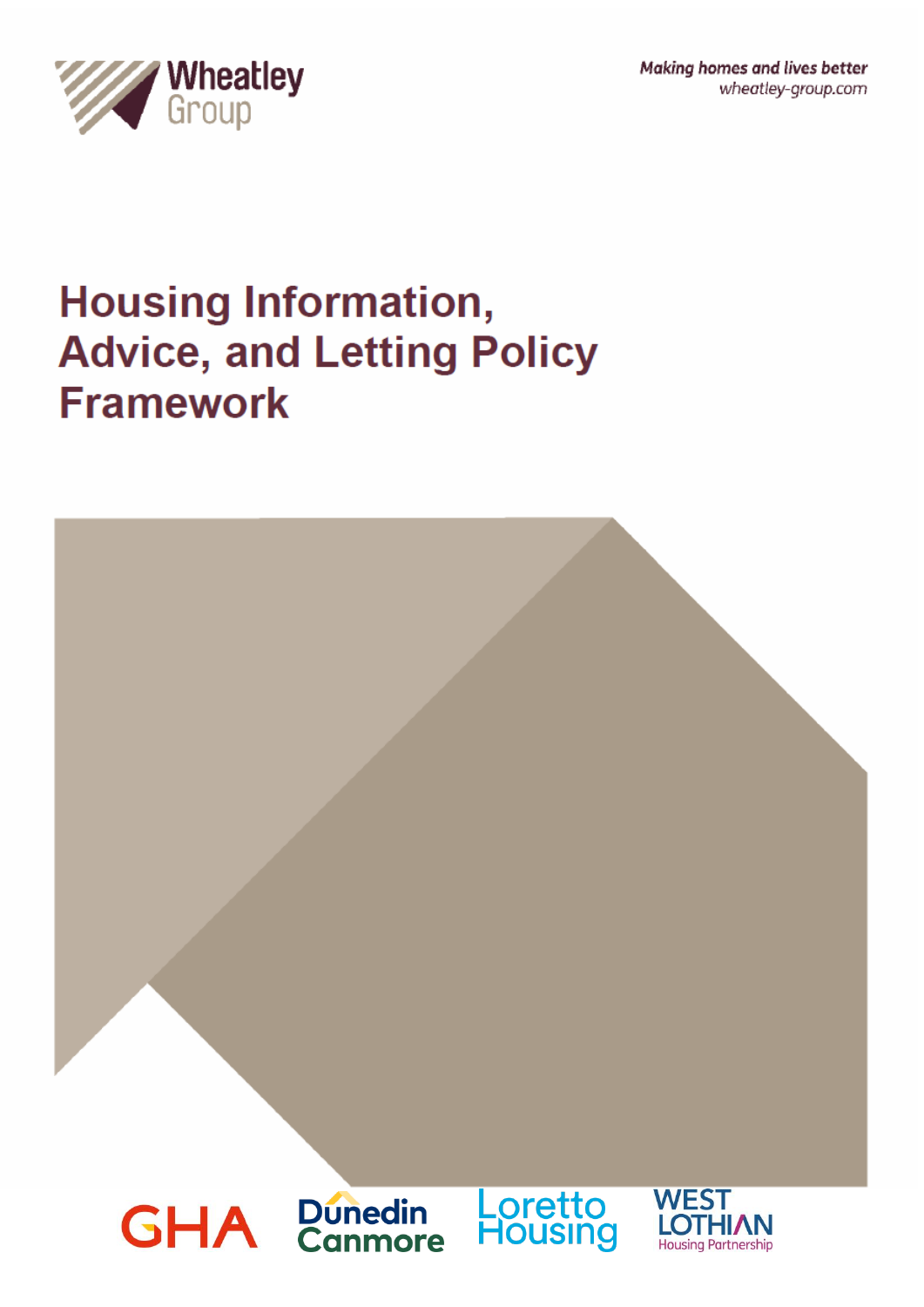| Date                    | Version | <b>Description</b>                                                         |
|-------------------------|---------|----------------------------------------------------------------------------|
| 15.07.2021   Policy 1.1 |         | Added paragraph re Band B matching - approved by WG<br>Board on 28.04.2021 |
|                         |         |                                                                            |
|                         |         |                                                                            |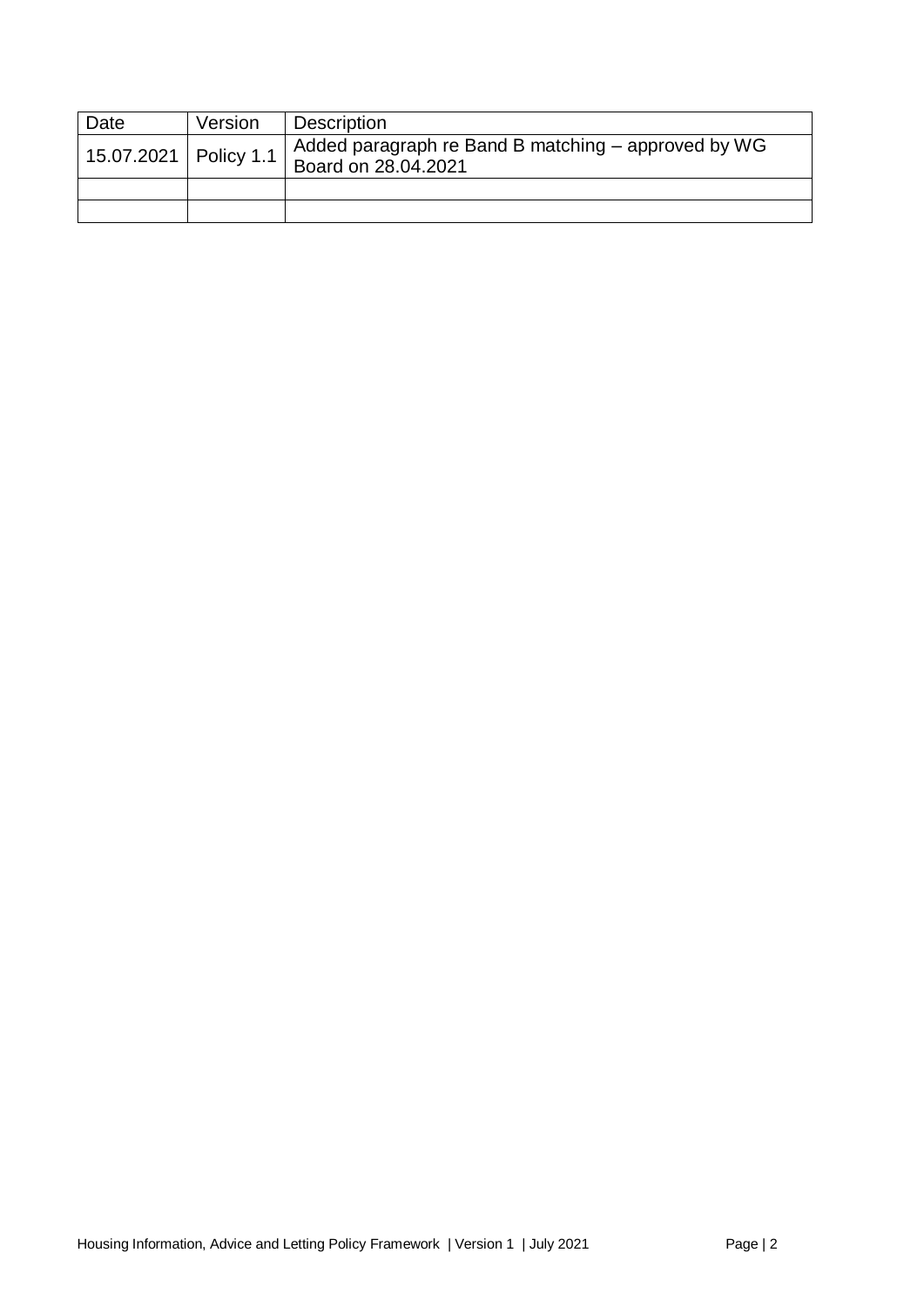# Contents

|     | Section 1 - Housing Information, Advice and Letting Policy Framework 5 |    |
|-----|------------------------------------------------------------------------|----|
| 1.  |                                                                        |    |
| 2.  |                                                                        |    |
| 3.  |                                                                        |    |
| 4.  |                                                                        |    |
| 5.  |                                                                        |    |
| 6.  |                                                                        |    |
| 7.  |                                                                        |    |
| 8.  |                                                                        |    |
| 9.  |                                                                        |    |
| 10. |                                                                        |    |
| 11. |                                                                        |    |
|     |                                                                        |    |
| 1.  |                                                                        |    |
| 2.  |                                                                        |    |
| 3.  |                                                                        |    |
|     | Common Housing Registers and Local Authority Nomination Agreements  4  |    |
|     |                                                                        |    |
| 4.  |                                                                        |    |
|     |                                                                        |    |
| 5.  |                                                                        |    |
|     |                                                                        |    |
|     |                                                                        | 13 |
|     |                                                                        |    |
|     |                                                                        |    |
|     |                                                                        |    |
|     |                                                                        |    |
|     |                                                                        |    |
|     |                                                                        |    |
| 6.  |                                                                        |    |
| 6.1 |                                                                        |    |
| 6.2 |                                                                        |    |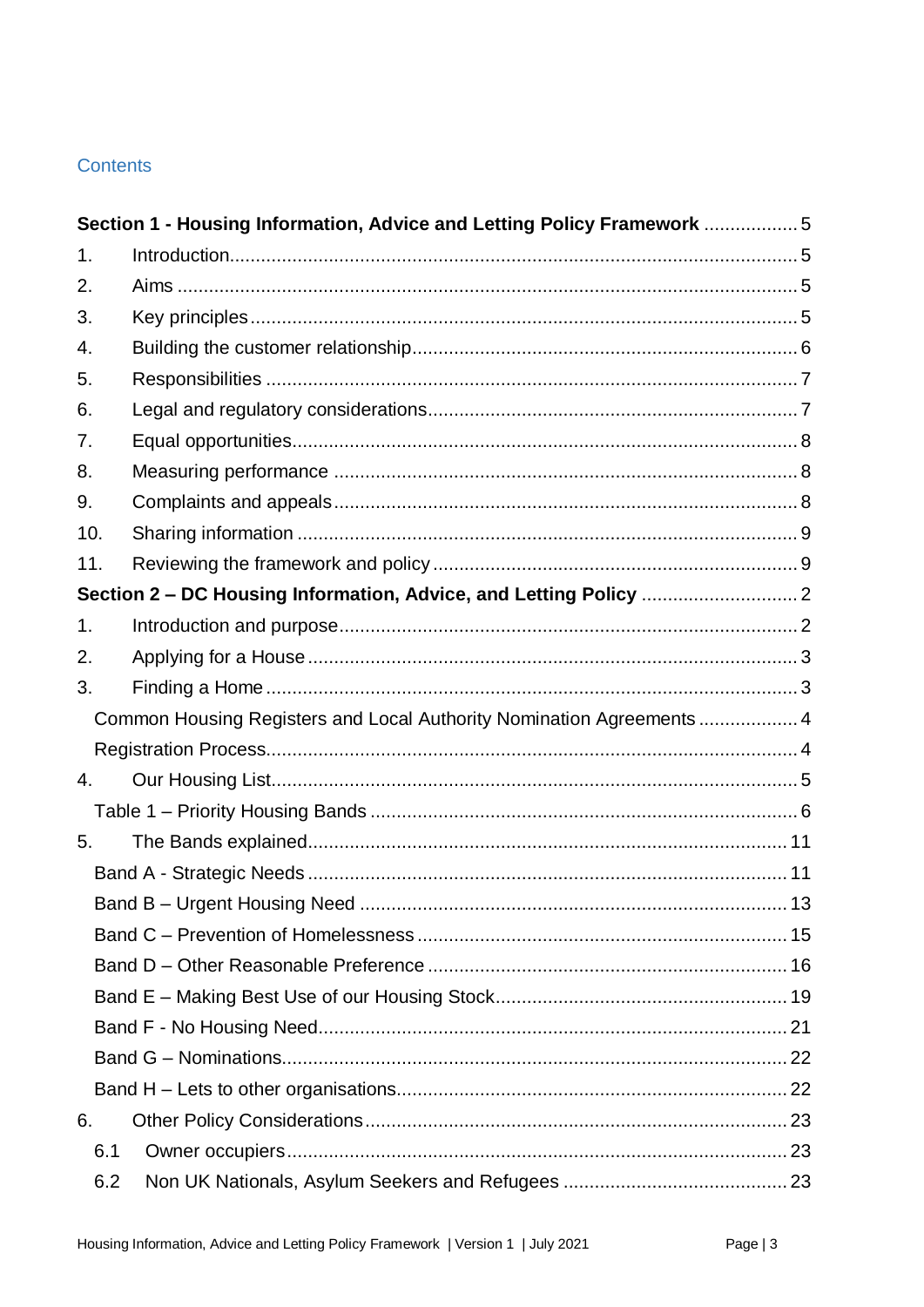| 7.   |                                                                      |  |  |  |  |
|------|----------------------------------------------------------------------|--|--|--|--|
| 8.   |                                                                      |  |  |  |  |
| 9.   |                                                                      |  |  |  |  |
| 10.  |                                                                      |  |  |  |  |
| 11.  |                                                                      |  |  |  |  |
| 11.1 |                                                                      |  |  |  |  |
| 11.2 | Homes for Shared Accommodation and Houses in Multiple-Occupation  27 |  |  |  |  |
| 11.3 |                                                                      |  |  |  |  |
| 11.4 |                                                                      |  |  |  |  |
| 11.5 |                                                                      |  |  |  |  |
| 12.  |                                                                      |  |  |  |  |
| 13.  |                                                                      |  |  |  |  |
| 14.  |                                                                      |  |  |  |  |
|      |                                                                      |  |  |  |  |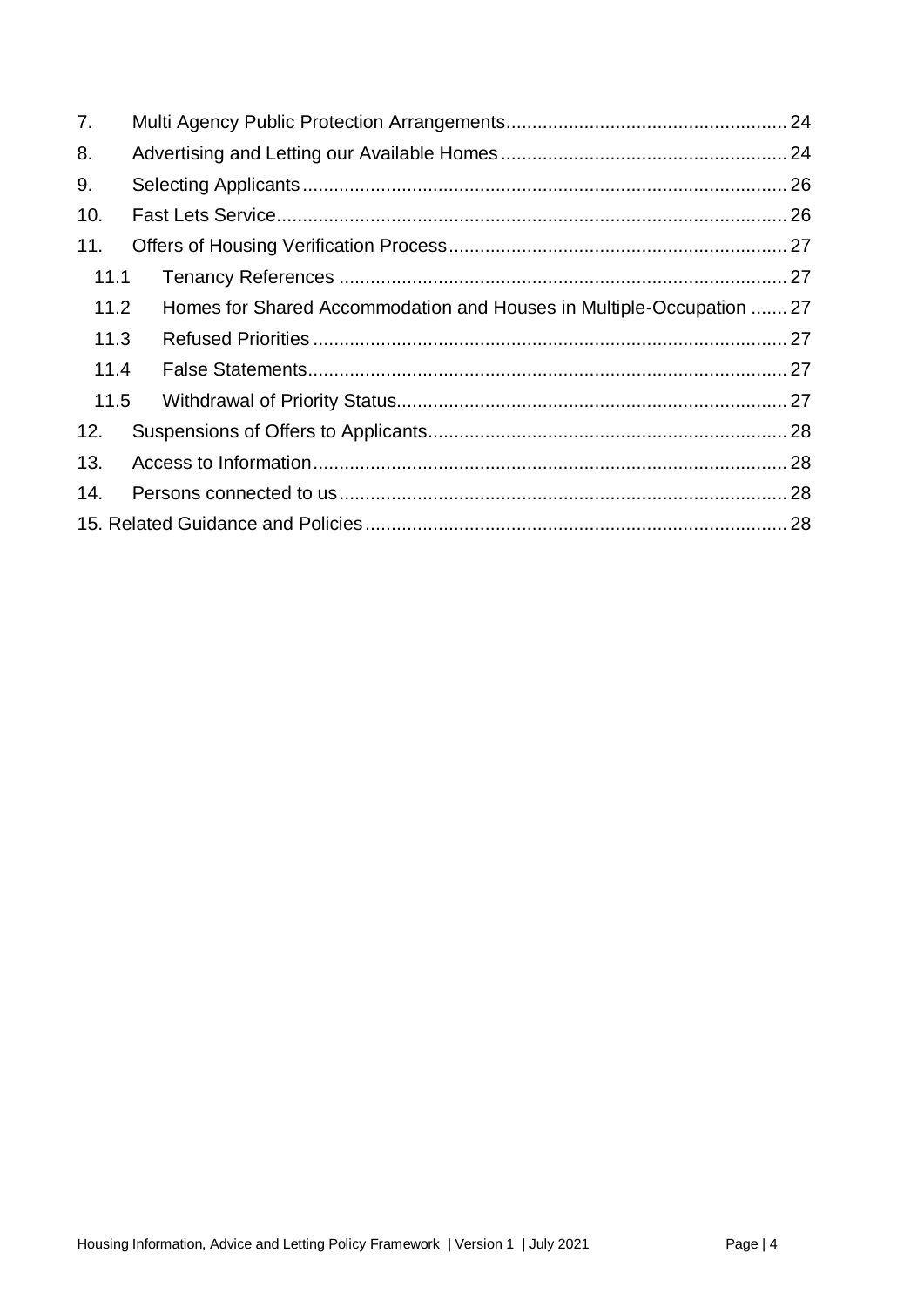# <span id="page-4-0"></span>Section 1 - Housing Information, Advice and Letting Policy Framework

## <span id="page-4-1"></span>1. Introduction

At Wheatley we want to have a consistent and customer-focused approach to letting homes and providing people with advice and information about their housing needs.

We want to make sure our individual partner organisations have flexibility to tailor their letting and advice services to local needs and arrangements.

That's why we have developed a Group framework which sets out clearly the aims and principles we all share at Wheatley when it comes to letting homes and giving people advice. This is what we call our Housing Information, Advice and Letting Policy Framework.

## <span id="page-4-2"></span>2. Aims

The aims of this framework are to ensure all parts of the Group:

- let our homes to people who are most in need of affordable housing;
- become a leading provider of tailored housing advice and information;
- support customers to build and own a personal housing plan.

## <span id="page-4-3"></span>3. Key principles

At the heart of how we let homes and provide housing advice is the customer experience. The following key principles underpin this framework:

- simplicity and flexibility;
- consistency of approach;
- focus on housing options;
- start with individual advice:
- customers in control;
- staff thinking differently to find solutions;
- easy access to good housing advisory services.

Alongside the Group-wide framework, we have a model Housing Information, Advice and Letting policy which sets out the detail of how we let homes to people fairly and efficiently. Where possible this is adopted by our partner organisations.

Where this is not possible, due, for example to a partner organisation requiring to work with a Common Housing Register, the partner organisation will adapt the policy but still work with their partners to achieve our framework's aims and key principles.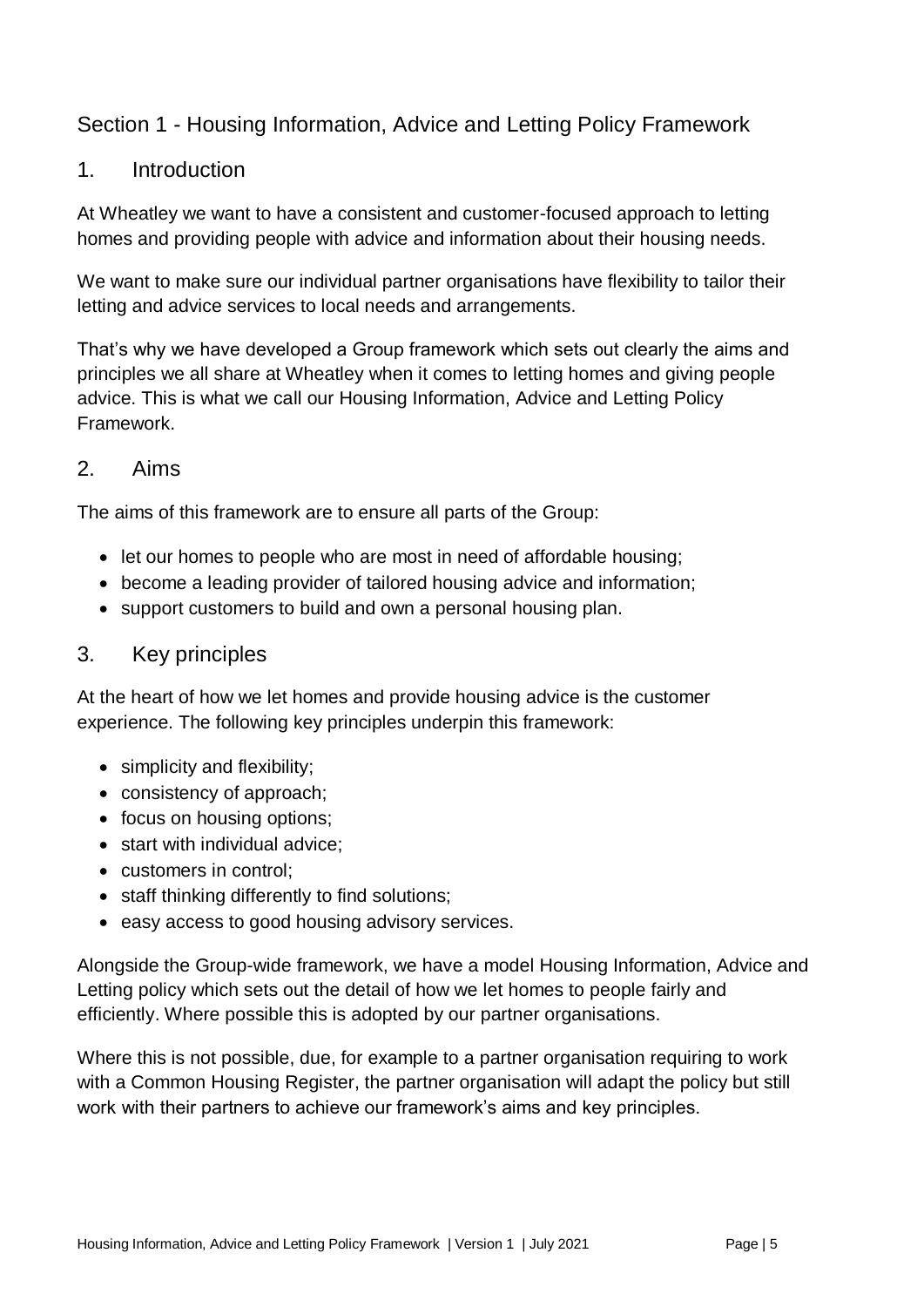Since the Group operates in many different locations across the central belt of Scotland, demand for properties varies. In such circumstances, we may use local letting plans to address local issues.

These will be developed with clear aims and objectives; will be time limited and will be reviewed regularly. Local Letting Plans will be monitored by the relevant governance structures and we will, on an annual basis be reported on.

## <span id="page-5-0"></span>4. Building the customer relationship

Our customer relationship is key to everything we do at Wheatley and is at the very heart of this framework. All our partner organisations will start building a relationship with the customer from the first contact, and will foster positive relationships throughout the tenancy. Here is how we will do this:

- Ahead of taking on a tenancy, we personalise the content and format of information and advice to suit the customer to help them understand their choices and responsibilities.
- Our customers will have access to their own personalised account to view their service history with us and to track advice and letting outcomes. Their account will travel with them developing a customer footprint. This will allow them to access other services including online payments, support services and reporting repairs.
- They can review their Housing Options at any time and those who prefer to engage face to face can still do this through their Housing Officer or at our 24/7 Customer Hub. Customers will be able to access other support services through their life journey by accessing their preferred customer contact point.
- Some customers registered with us are likely to need support and assistance to manage the application process and a tenancy. These customers will be matched to their local housing officer or a local housing office where the housing officer will **"walk with"** them through the process.
- Through Housing Options, we will engage partners to address health and social care needs; including NHS, Social Work Services, Care providers, family or representatives. This will support early identification and assessment of support needs and the establishment of self-directed support plans, if required.
- As a care and support provider we will also promote our services to new and existing customers who have been identified as needing them.
- Through our Wheatley Foundation, our aim is to bring people into work, volunteering and education. Our focus will be to create new opportunities to do this including new models that promote intergenerational support and better lives.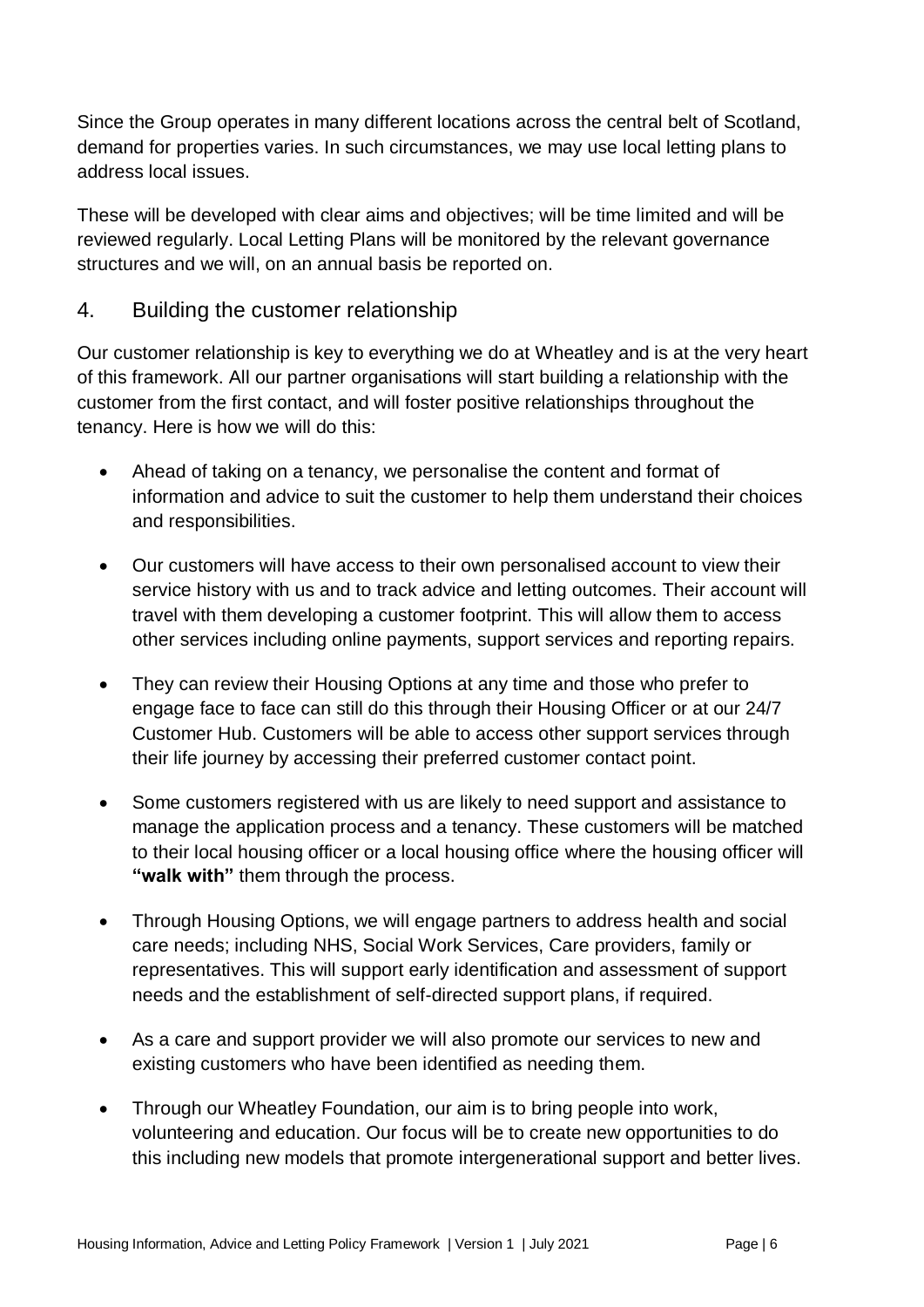- Before customers' move into their new home we will actively highlight community connections; including libraries, leisure centres, registering with GPs, dentists, health centres and youth groups to actively and better connect people to their new neighbourhoods, using modern technology.
- Customer feedback is important to us and will be gathered from the first contact and used to improve services.

## <span id="page-6-0"></span>5. Responsibilities

The Wheatley Group Board is responsible for setting and reviewing the Group Housing Information, Advice and Letting Policy Framework and will also scrutinise group performance.

Partner organisations will be responsible for setting their Housing Information, Advice and Letting Policy and reporting on performance. They will also lead on local engagement and consultation.

Partner organisations participating in Common Housing Registers will also require to take account of Common Housing Register arrangements in their areas of operation.

Partners are responsible for setting and managing local letting initiatives including governance arrangements for any local arrangements agreed by Boards or Committees.

## <span id="page-6-1"></span>6. Legal and regulatory considerations

A comprehensive list of related legal, regulatory and good practice guidance has been considered in the development of this Policy Framework. Legislation identifies specific groups that we must give reasonable preference to including:

- social Housing tenants who are under occupying their home;
- people who are homeless or threatened with homelessness (including those at risk of harassment or abuse) with unmet housing needs;
- people living under unsatisfactory housing conditions with unmet housing needs, e.g. people whose homes are unsuitable because they are below the tolerable standard or because the physical layout is unsuitable for health or disability reasons or those living in overcrowded conditions.

This is managed through our model Housing Information, Advice and Letting Policy, where we award priority to reasonable preference groups as defined by law.

The Framework is designed to help us meet the outcomes of the Scottish Social Housing Charter and to meet Regulatory performance standards.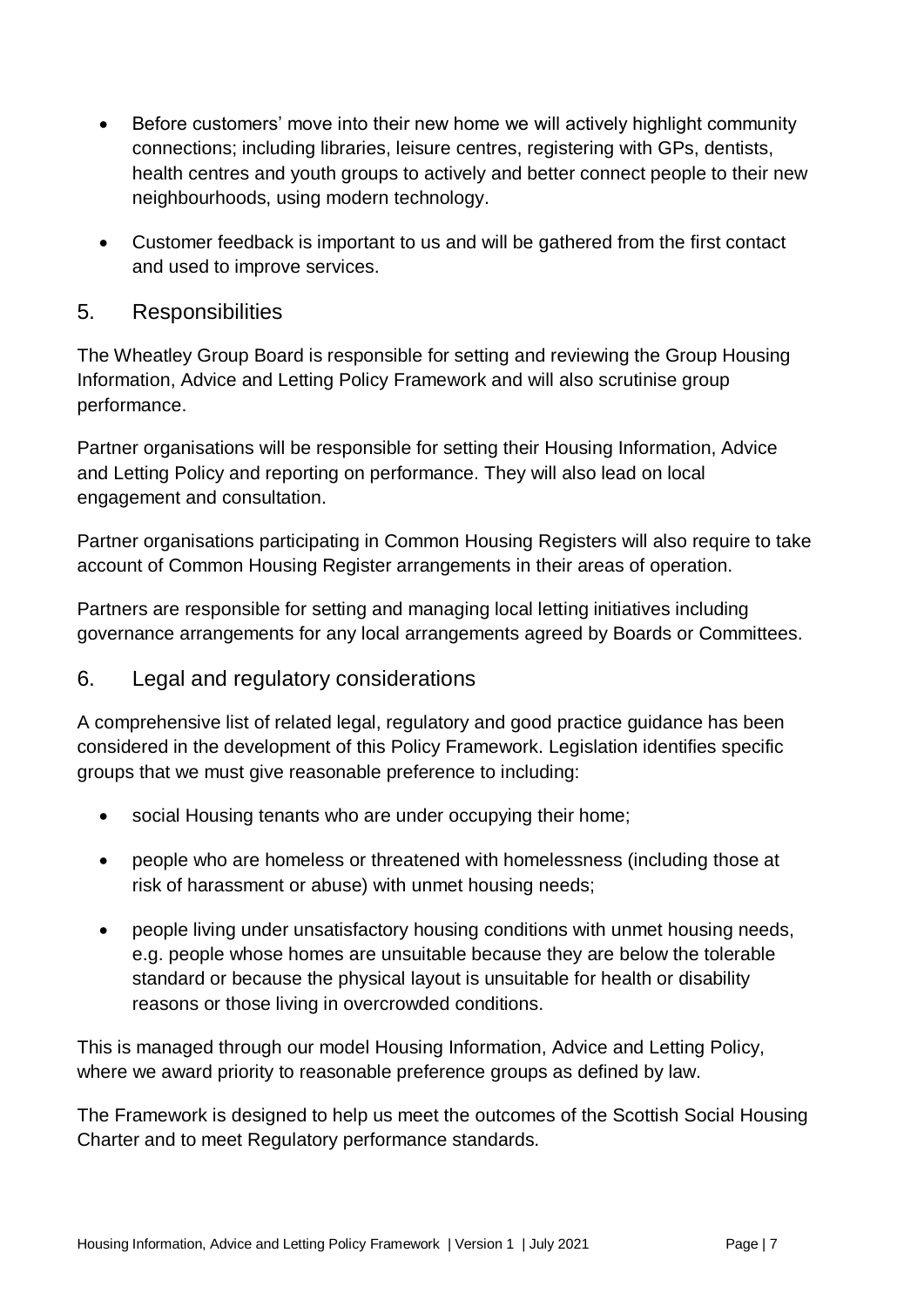# <span id="page-7-0"></span>7. Equal opportunities

We are committed to providing fair and equal treatment for all our stakeholders, including tenants and will not discriminate against anyone on the grounds of race, colour, ethnic or national origin, language, religion, belief, age, gender, sexual orientation, marital status, family circumstances, employment status, physical ability and mental health. We will positively endeavour to achieve fair outcomes for all.

We will make sure that everyone can apply to join our housing list by providing key information in a number of different languages and formats on request. This includes large print, Braille, audio and Easy-read.

We have specific products, including Livingwell services (formally sheltered and very sheltered housing); Livingwell 55+ (formally amenity housing) and wheelchair adapted homes, built or tailored to meet customer particular needs. When these products become available they will be offered to customers, through our matching service, to those most in need. In addition to these core products customers will have the option of purchasing our Living Well service packages.

## <span id="page-7-1"></span>8. Measuring performance

Our Group Policy Framework aims to deliver sustainable outcomes for our customers. We will review, test with customers and publish service standards at regular intervals and we will monitor performance against these throughout the year.

## <span id="page-7-2"></span>9. Complaints and appeals

## **9.1 Complaints**

Our aim is to get it right first time. Where customers are dissatisfied with the letting process, we have a Complaints Policy and procedure. The procedure can be used where there is dissatisfaction with this Policy Framework or its operation. Our Complaints Policy is available online or at any of our local offices. The complaints policy is available as a separate document, and, as with all our policies, can be made available in an audio version, in Braille, in large print or in translation.

#### **9.2 Housing Appeals**

Customers have the right to appeal an allocation decision. We have an appeals process in place for customers who disagree with the decision reached about their application, for example where:

- the priority awarded does not reflect their need;
- an unfair suspension has been applied or their application unreasonably cancelled; or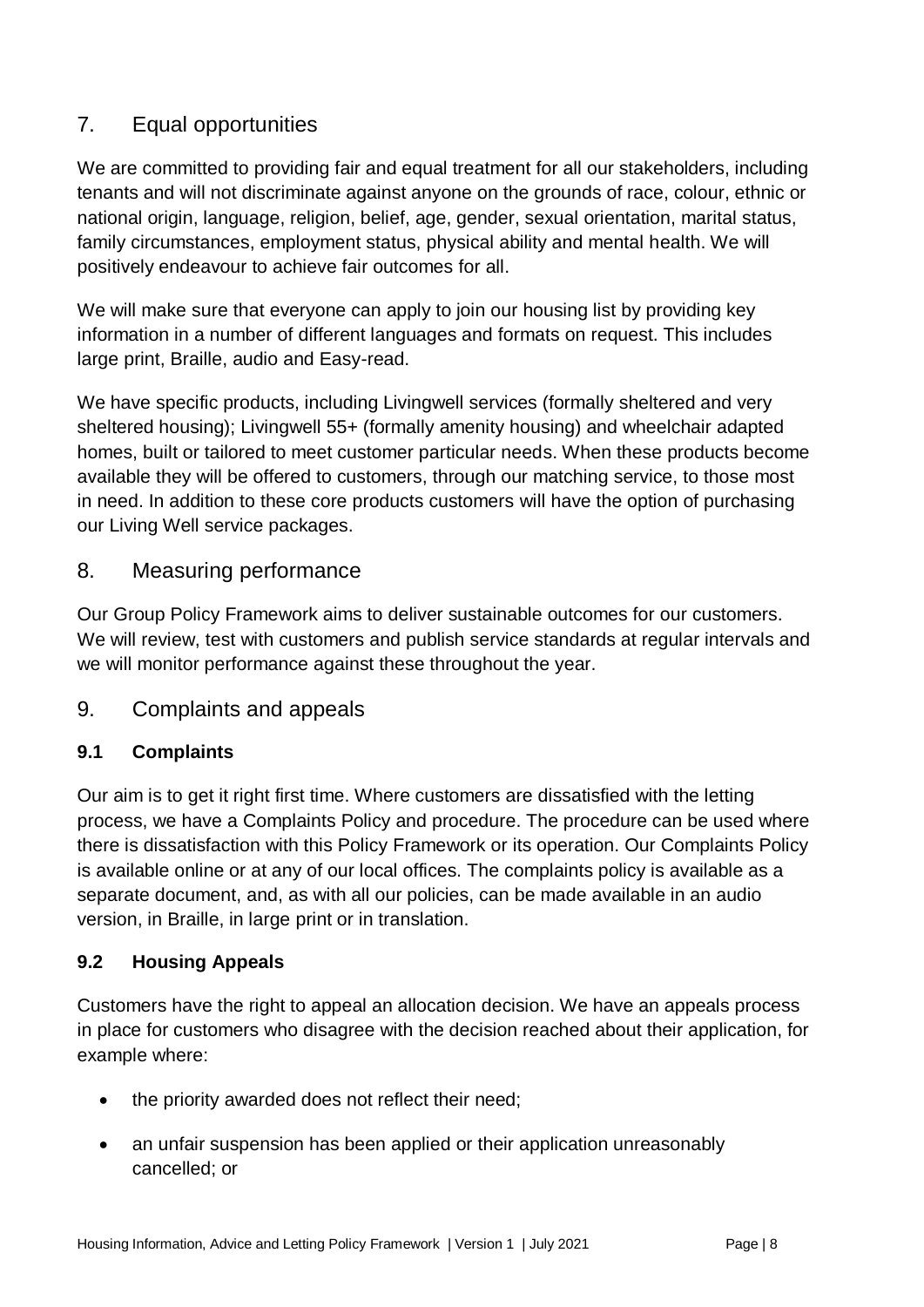- they have been offered a house which they regard as unsuitable.
- permission to sub-let, take in a lodger, assign the tenancy or carry out a mutual exchange has been refused.

Applicants can appeal against any decision made about their application or about any offer of housing we make.

The senior manager will review the decision and inform the tenant of the outcome in writing and the tenant's right to appeal to the Housing Appeals Panel if the refusal is upheld. Staff involved in the original decision are not involved in the appeal process.

The Appeals process is available as a separate document and can be made available in an audio version, in Braille, in large print or in translation.

## <span id="page-8-0"></span>10. Sharing information

We will adhere to the Wheatley Group Data Protection Policy and seek advice from the Group Information Governance Team when needed.

## <span id="page-8-1"></span>11. Reviewing the framework and policy

We will review this Framework every five years or sooner.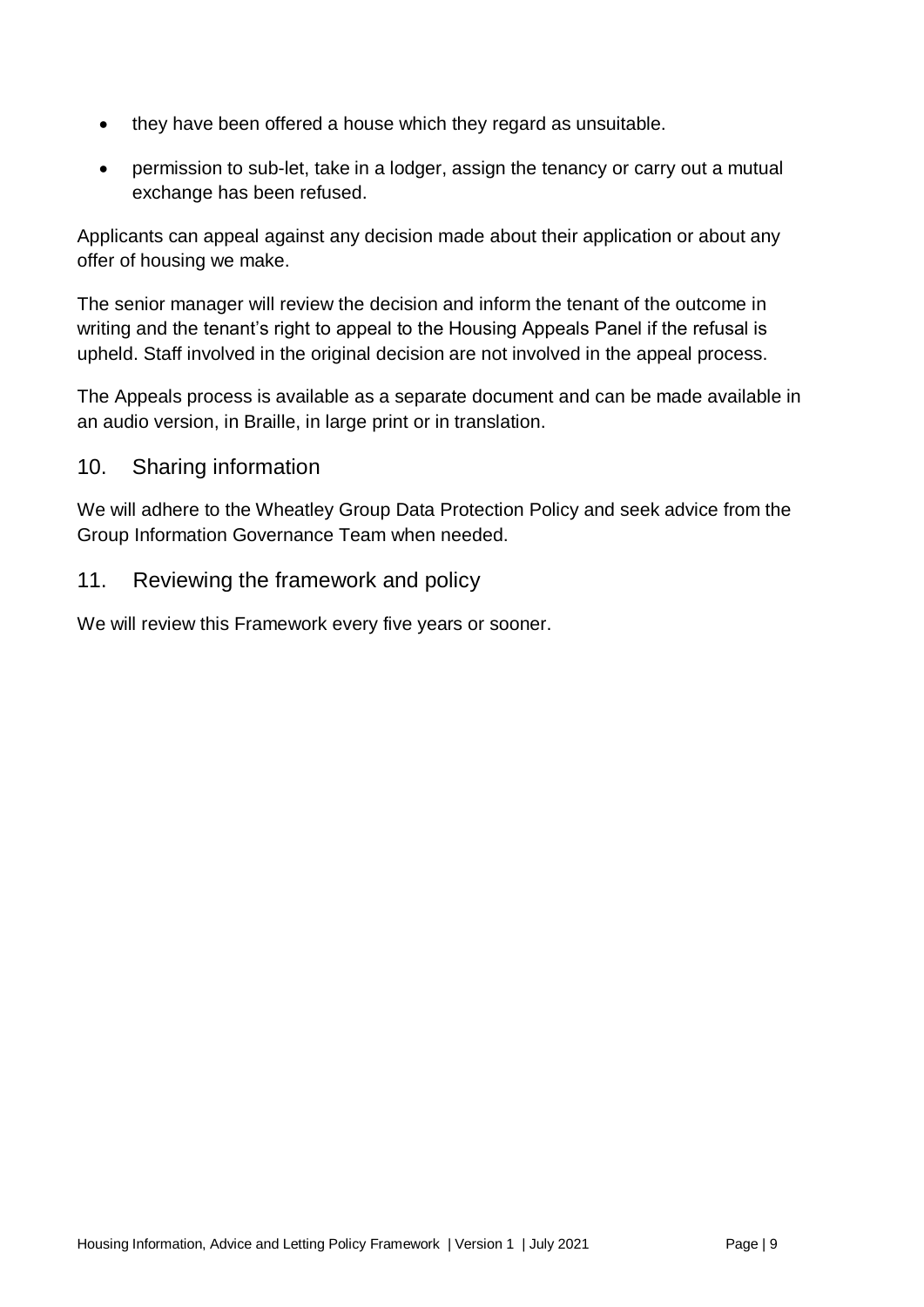

# **Dunedin Canmore Housing Information, Advice, and Letting Policy**

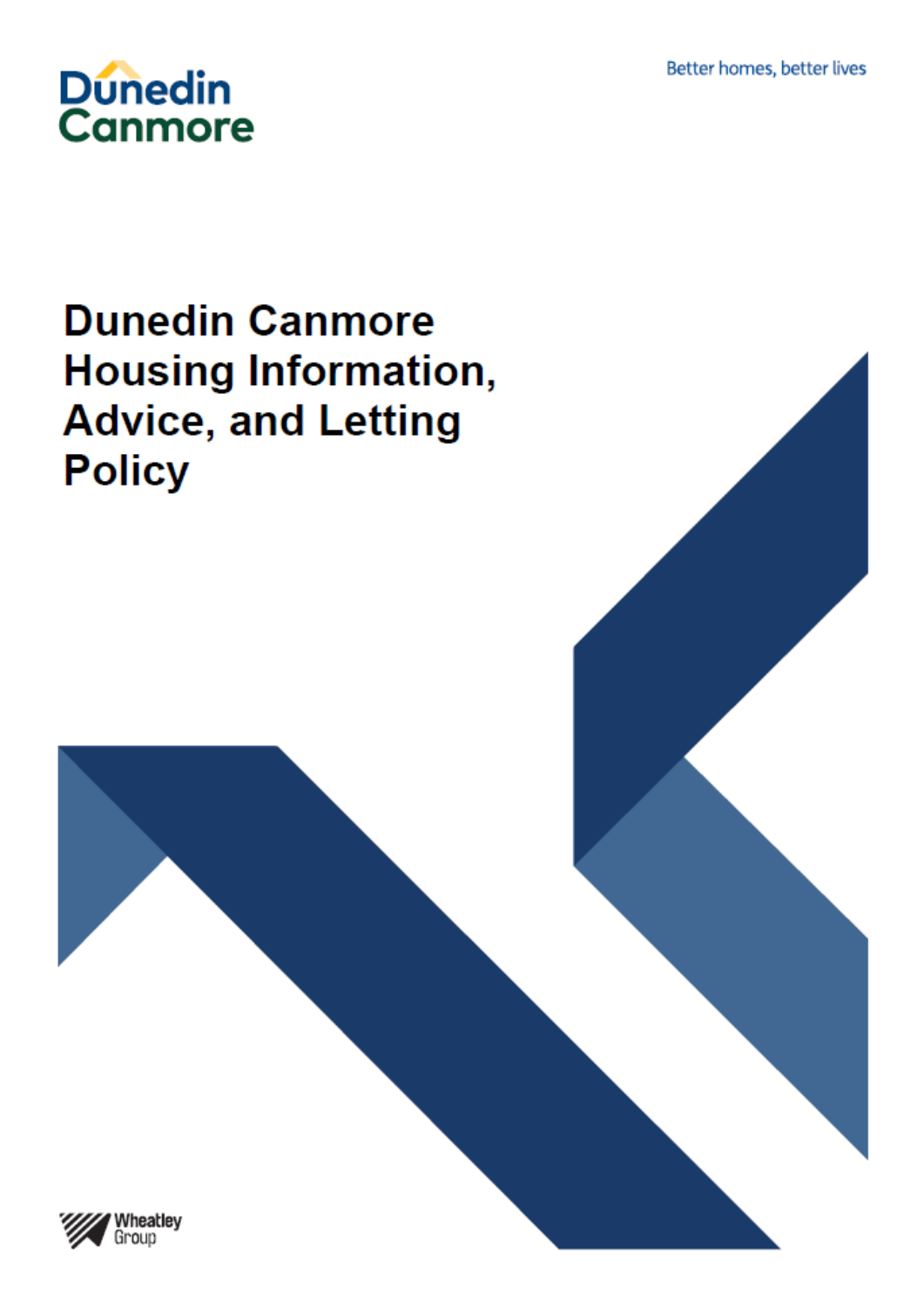# <span id="page-10-0"></span>Section 2 – DC Housing Information, Advice, and Letting Policy

## <span id="page-10-1"></span>1. Introduction and purpose

This policy should be read in conjunction with the Wheatley Group Policy Framework. The Group consists of a number of housing and care organisations, namely:

- Glasgow Housing Association (GHA)
- Cube Housing Association
- West Lothian Housing Partnership (WLHP)
- Loretto Housing Association
- Barony Housing Association\*
- Dunedin Canmore\*

There is a significant demand for our homes with customer demand exceeding the supply of properties that become available for let each year. Our turnover is typically less than 10% of our total property portfolio - although demand for homes can vary area by area.

This policy details how we will assess applications and let our homes as part of Wheatley's Choice Based Letting system (CBL).

We aim to assess the needs of each applicant, let homes in a fair and consistent way so that available properties are let to those in greatest housing need, while making best use of our housing stock.

Housing need refers to standards that we use to assess an applicant's housing circumstances. We take into account:

- Legal and statutory obligations; homeless households, overcrowding and housing below tolerable standard and under occupation;
- Housing need across the areas we operate in including the needs of disabled people;
- Housing need and demand to inform how we let our homes and where we will build new homes.

Our Housing Lists are managed and applicant's details are kept up to date and accurate through service standards, including:

- Instant access to our on-line Housing Information, Advice and Letting service;
- The creation of individual customer accounts on completion and submission of online housing applications;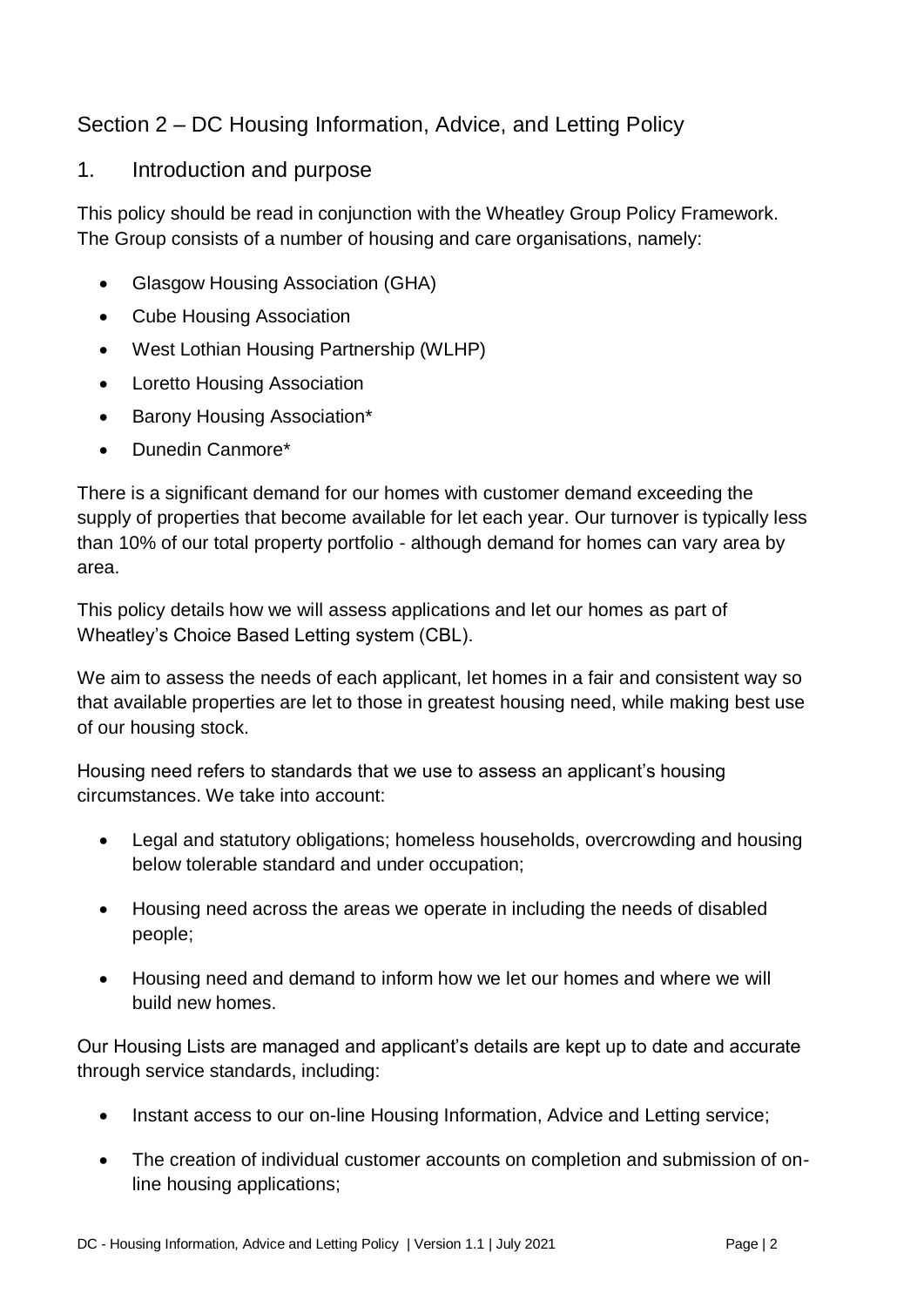- The development of on-line Personal Plans detailing best housing options and any relevant support services available to meet individual needs;
- Confirmation of change of circumstance requests via our on-line service, in line with our service level agreements;
- A review of Housing Options, on-line or by appointment;
- Annual re-registration of housing applications; and
- 3 monthly reviews of suspended applications.

This approach helps to ensure that the right customer gets the right home and provides us with an accurate reflection of need and demand across the Wheatley Group which helps us inform future services and products.

## <span id="page-11-0"></span>2. Applying for a House

We have an open housing list and, by law, anyone aged 16 or over can apply to register for housing, have their housing needs assessed, and have their application registered.

Applicants can apply on their own, jointly with a partner or with other people aged 16 or over who will be living with them.

**Housing Options** will be the start of the customer journey and underpins our approach to access to housing. This promotes independence, choice and increased housing opportunities by offering tailored and personalised housing advice and information to our customers. This approach identifies when a customer may require support including pretenancy support services. We also discuss affordability and the cost of running a home linked to the Government's Welfare Reform Agenda.

Applying for a house does not mean that every applicant has an automatic right to receive an offer of housing.

#### <span id="page-11-1"></span>3. Finding a Home

We will help customers to build a Personal Housing Plan, giving honest advice of their chances of securing a home with us, and advise on how best to maximise their chances of success by making it easy for customers to complete an online Housing Application Form using their preferred channel of communications including online with assistance available by web-chat facility, through our 24/7 Customer Service Hub, at home with a housing officer, at any local housing office.

Customers will be able to make notes of interest for available properties in their priority housing band or those advertised as Fast Lets as soon as they submit their completed application form to us and provide any relevant supporting information – this can be the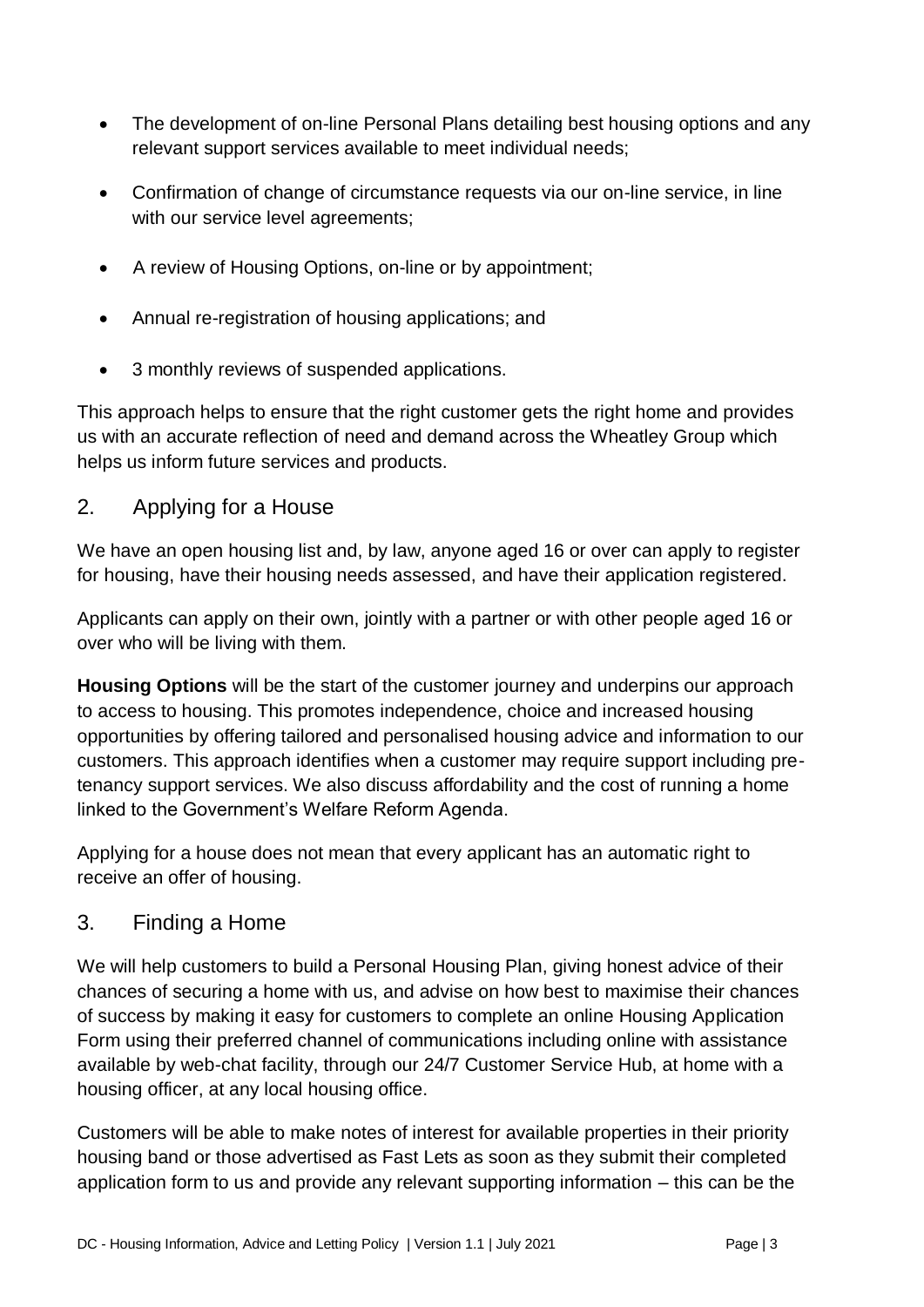same day for on-line applicants – we aim to follow up incomplete forms/need for further information within 5 working days with customers notified of their outcome including the band which best reflects their priority for housing.

Our policy aims to place those in greatest need in Band A with next priority need Band B, then C and so on. The use of these priority Bands enables us to achieve letting ratios based on demand, local needs, letting trends and weighting afforded to priority bands as defined in law.

## <span id="page-12-0"></span>**Common Housing Registers and Local Authority Nomination Agreements**

We will provide access to Common Housing Registers (CHR) with Local Authorities and other RSLs where they operate. This extends customer choice and access to housing beyond our Group.

Customers expressing an interest in a number of areas, where a CHR is in operation may require to complete a further housing application to meet individual CHR requirements.

Some of our newer developments within our portfolio are tied to Strategic Agreements with Local Authorities, because of funding arrangements established at the time properties were first built. This requires us to seek a percentage of nominations from the relevant local authorities own housing list, when properties become available.

#### <span id="page-12-1"></span>**Registration Process**

The quickest way to register with us is on-line. This provides customers with instant access to properties that are available for let and enables them to express an interest immediately once their application form has been accepted as fully completed.

In terms of finding a home, the registration date or the date that applicants are awarded a priority housing band, is important. It is used in the selection process to ensure that the applicant who has the longest award date is selected and offered the next available home first in their priority banding. The only exception to this is when an applicant moves to another priority band following a change of circumstances or assessment. The date the customer moves to this new band is the effective award date for these new circumstances.

Once registered with us customers will receive and have access to:

- A welcome pack, registration details; including how to access available properties and place notes of interest to make finding a home as simple and easy as possible;
- An individual My Housing Account on completion and submission of their housing application; which incorporates a Personal Housing Plan.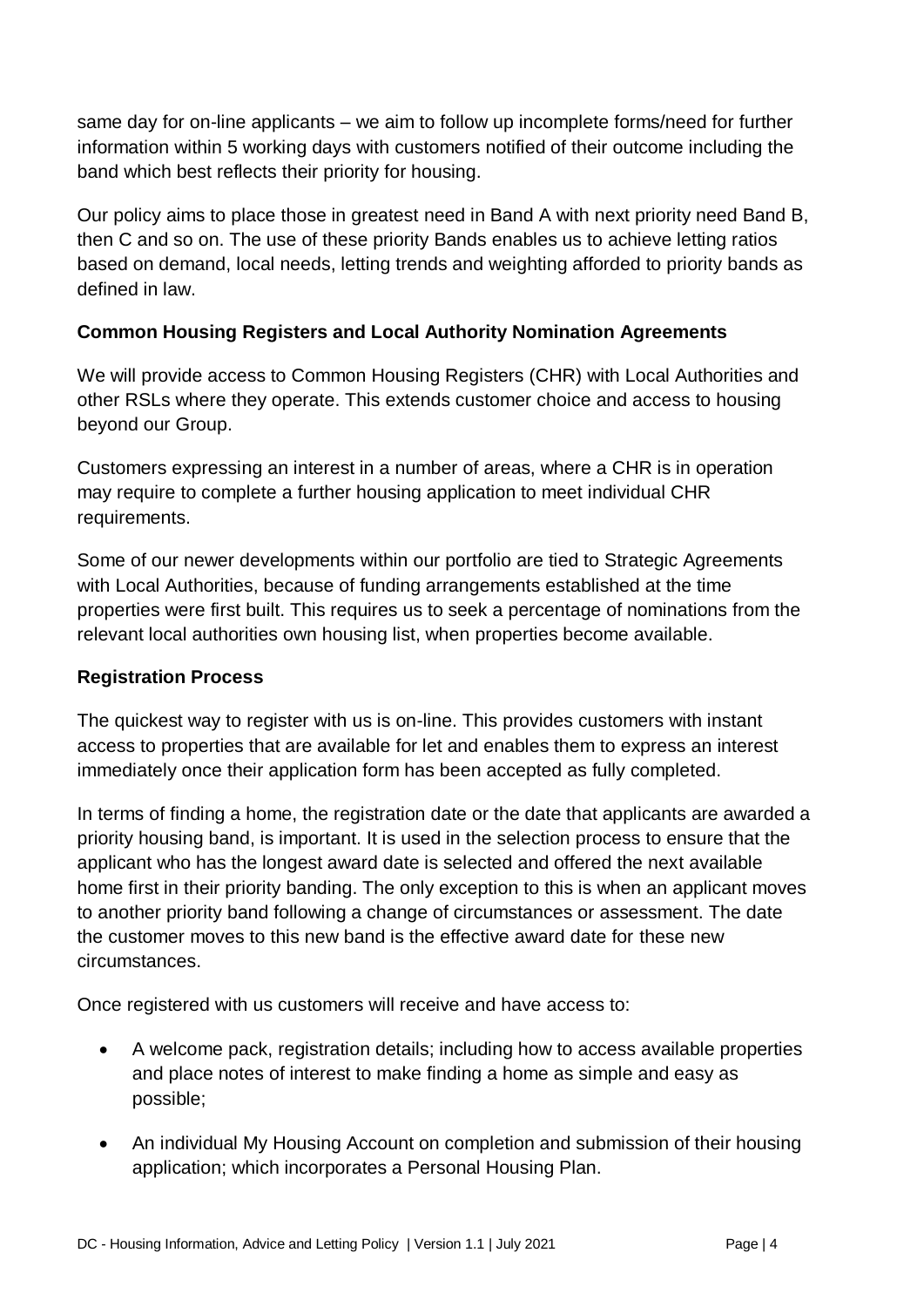- A summary booklet of the Housing Information, Advice and Letting Policy and Service Standards;
- Other relevant information such as welfare reform and tenancy support services.

Available properties are advertised on-line and at housing offices. Help and support is also available via our 24/7 Customer Service Hub and at local Housing Offices.

Existing tenants, who are seeking a transfer, will be registered automatically with a National Mutual Exchange scheme at no cost.

## <span id="page-13-0"></span>4. Our Housing List

Our Housing List is divided into 8 Bands and each housing application is assessed according to individual circumstances and awarded a priority Band with the exception of customers seeking housing via Common Housing Registers i.e. customers searching for a home in Edinburgh will apply through the EdIndex "Key to Choice" Register at [www.edindexhousing.co.uk/register](http://www.edindexhousing.co.uk/register)

We operate a hierarchy across Bands with our Strategic Band A being the highest priority, then B and so on. Customers with multiple housing needs will be placed in the highest priority band for their needs. An applicant will be placed in one Band only.

To achieve Group and local objectives, a percentage of homes each year will be advertised and assigned to each band based on demand, local needs, letting trends and weighting afforded to priority groups as defined in law.

Priority housing need is as follows and explained in more detail below**:** 

- Band A: Strategic
- Band B: Homeless
- Band C: Prevention of Homelessness
- Band D: Other Reasonable Preference
- Band E: Making Best use of our Housing Stock
- Band F: No Housing need
- Band G: Local Authority Nominations
- Band H: Direct Lets to 3rd party organisations via lease or support protocols

Applicants are queued in individual Bands by effective registration date or date of award.

Priority awards will be reviewed regularly and can be removed if a customer is not making notes of interest in properties advertised that we believe meet their needs.

All available properties are advertised via our Choice Based Letting system, with the exception of our Strategic Band A where customers are directly matched to suitable properties that meet their needs, as and when they become available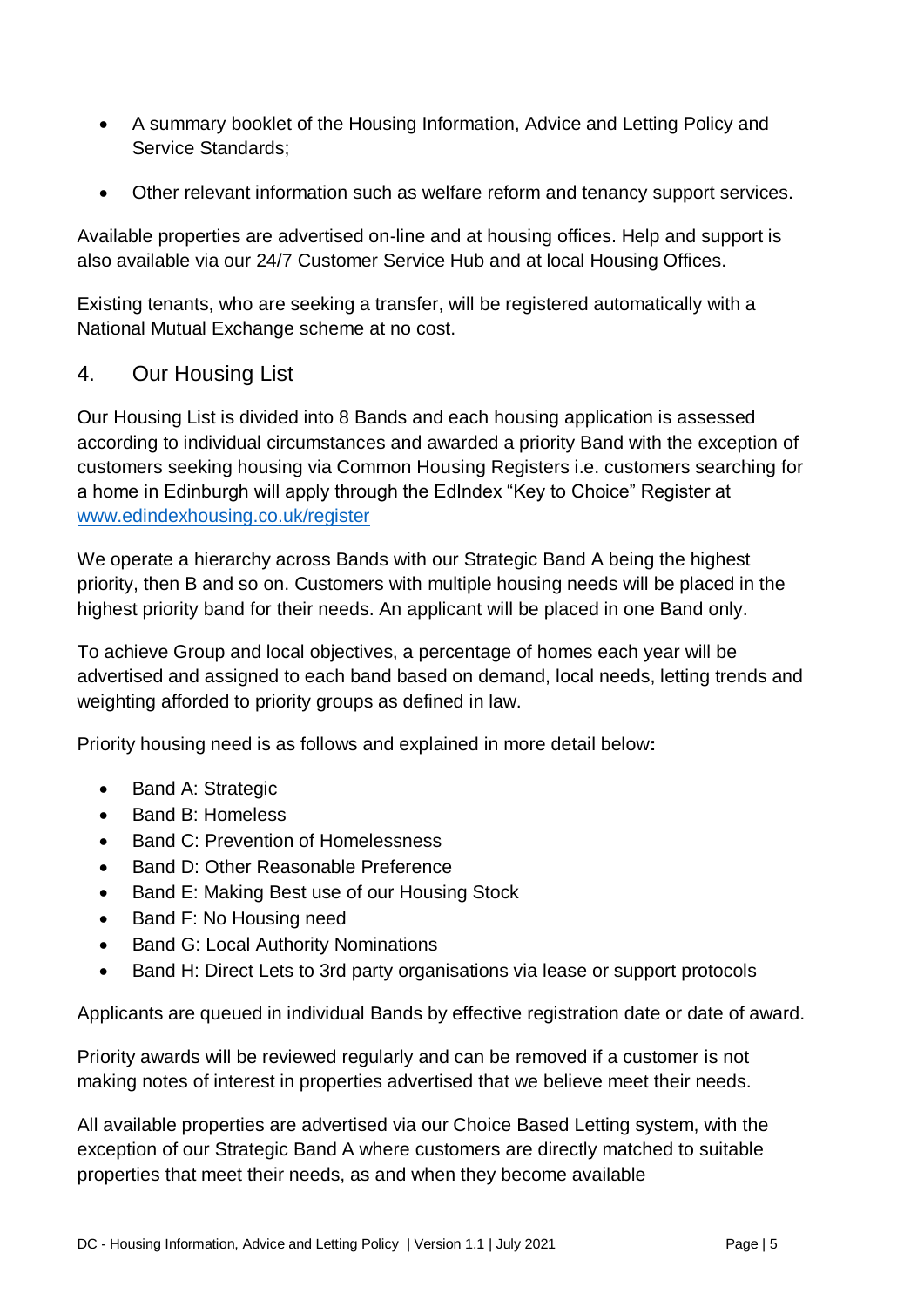# <span id="page-14-0"></span>**Table 1 – Priority Housing Bands**

| <b>Housing Need</b> | <b>Band</b> | <b>Category</b>                           | <b>Definition</b>                                                                                                                                                                                                                                                                                                                                                  |  |
|---------------------|-------------|-------------------------------------------|--------------------------------------------------------------------------------------------------------------------------------------------------------------------------------------------------------------------------------------------------------------------------------------------------------------------------------------------------------------------|--|
|                     | A           | Demolition/Clearance<br>Programme         | Tenants of one of our RSLs where a<br>Committee decision has been made<br>to demolish or clear the property                                                                                                                                                                                                                                                        |  |
| <b>Strategic</b>    |             | <b>Exceptional Housing</b><br><b>Need</b> | People who have an exceptional level<br>of housing need that is so unusual, it<br>is not captured within this policy, who<br>require to be rehoused urgently.                                                                                                                                                                                                      |  |
|                     |             |                                           | Due to the unusual nature of these<br>cases they will be minimal,<br>representing a very small proportion<br>of lets.                                                                                                                                                                                                                                              |  |
|                     |             | Management<br><b>Transfer</b>             | For our tenants only - Extreme and<br>very urgent circumstances requiring<br>supporting evidence from Police<br>Scotland or another recognised<br>agency, including Social Work.<br>Authorised by Managing Director or<br>equivalent staff member.<br>This includes Domestic Abuse.                                                                                |  |
|                     |             | <b>Return to Community</b>                | For our tenants only - reflecting the<br>urgency of these cases includes<br>applicants who are unable to return<br>home from hospital due to property<br>type; who are delayed discharge or in<br>an intermediate care setting. Linking<br>to Housing Options for Older People<br>and our Accommodation Based<br>Strategy<br>Restricted patients as defined by the |  |
|                     |             |                                           | Management of Offenders etc.<br>(Scotland) Act 2005.                                                                                                                                                                                                                                                                                                               |  |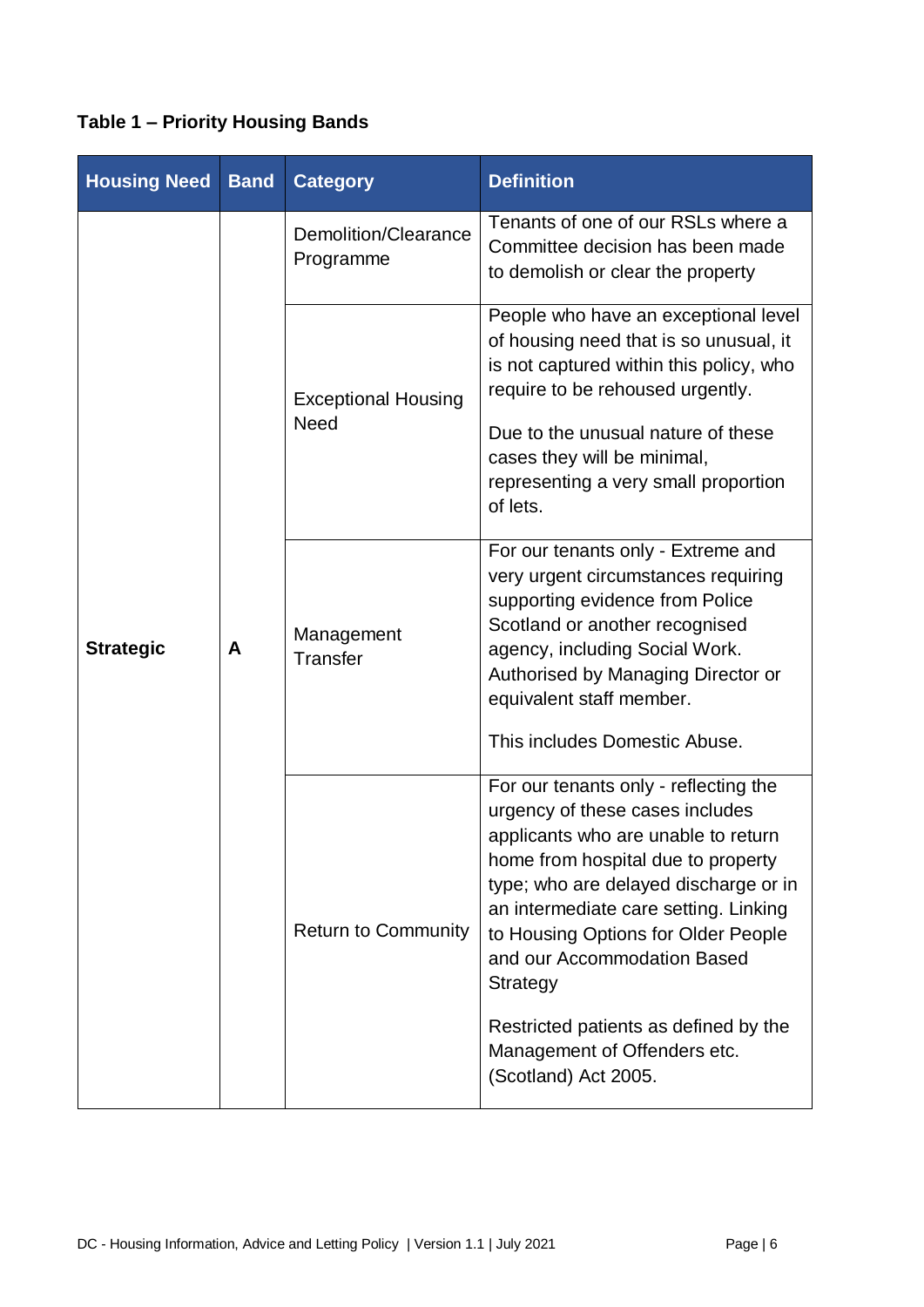| <b>Housing Need</b> | <b>Band</b> | <b>Category</b>                                                                                                                                                                                                                                                                                                                                                                                                                                                                                                                           | <b>Definition</b>                                                                                                                                                                                                                                   |
|---------------------|-------------|-------------------------------------------------------------------------------------------------------------------------------------------------------------------------------------------------------------------------------------------------------------------------------------------------------------------------------------------------------------------------------------------------------------------------------------------------------------------------------------------------------------------------------------------|-----------------------------------------------------------------------------------------------------------------------------------------------------------------------------------------------------------------------------------------------------|
|                     |             |                                                                                                                                                                                                                                                                                                                                                                                                                                                                                                                                           | This is to alleviate housing need and<br>make best use of our housing stock at<br>a local level.                                                                                                                                                    |
|                     |             | Senior Manager will approve this<br>award to a "like for like" property e.g.<br>tenement to tenement, with the<br>exception of Livingwell products<br>Community<br>where older customers can move or<br>Sustainment/Local<br>downsize within an area to a different<br>Move<br>property type e.g. a customer moving<br>to a sheltered home in the local area<br>freeing up a larger home.<br>Customers must have a clear rent<br>account for 3 months and a good<br>tenancy history. This move will assist<br>with Community Sustainment. |                                                                                                                                                                                                                                                     |
|                     |             |                                                                                                                                                                                                                                                                                                                                                                                                                                                                                                                                           | Applicants assessed as Statutory<br>Homeless by the Local Authority,<br>including refugees<br>Applicants who are sleeping rough as<br>part of the Housing First model.<br><b>Existing statutory homeless</b><br>customers who have been residing in |
| <b>Urgent</b>       | В           | <b>Statutory Homeless</b>                                                                                                                                                                                                                                                                                                                                                                                                                                                                                                                 | temporary accommodation for over 12<br>months can apply for the temporary<br>accommodation to be made<br>permanent. MAPPA cases can be<br>considered but without a time limit.                                                                      |
|                     |             |                                                                                                                                                                                                                                                                                                                                                                                                                                                                                                                                           | Refugees who are part of the<br>vulnerable person's scheme will be<br>eligible to apply for their temporary<br>furnished accommodation on a<br>permanent basis after completing a<br>full 6 months in the temporary<br>accommodation.               |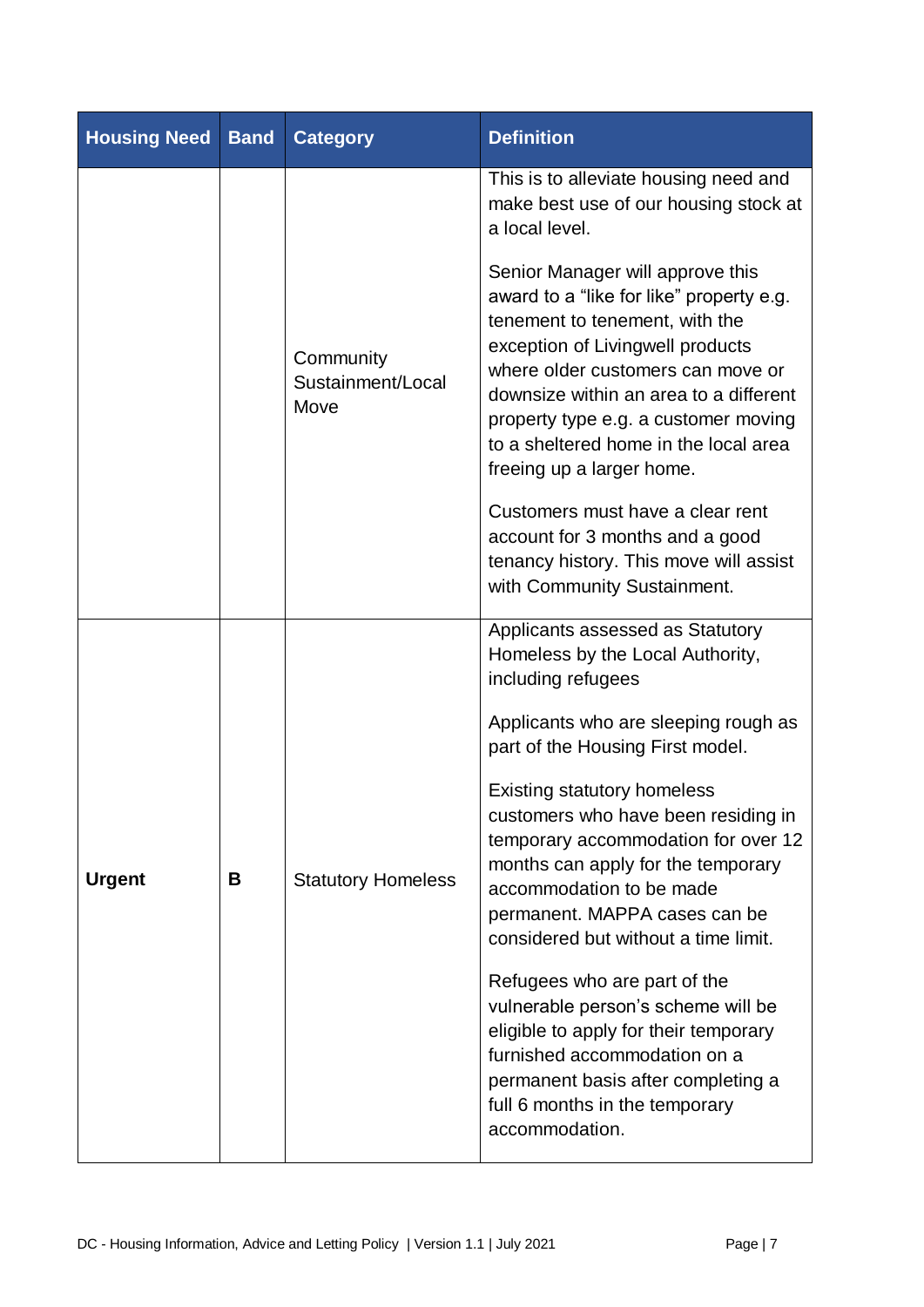| <b>Housing Need</b>                     | <b>Band</b>        | <b>Category</b>            | <b>Definition</b>                                                                                                                                                                                                                                                                                                                                                                                                                        |  |
|-----------------------------------------|--------------------|----------------------------|------------------------------------------------------------------------------------------------------------------------------------------------------------------------------------------------------------------------------------------------------------------------------------------------------------------------------------------------------------------------------------------------------------------------------------------|--|
|                                         |                    |                            | Applicants who are sofa surfing and<br>are homeless will be deemed<br>statutory homeless by Local Authority<br>in terms of the Homeless Persons<br>Legislation. This is different from<br>someone sleeping on a couch in the<br>family home. These cases will be<br>dealt with as overcrowded within the<br>family home and not as homeless.                                                                                             |  |
|                                         |                    | <b>Young Care Leavers</b>  | Applicant who is leaving care or a<br>young offender's institution. These<br>cases are managed via the Care<br>Leaver's<br>Protocols with Local Authorities where<br>we operate.                                                                                                                                                                                                                                                         |  |
|                                         | C<br>Affordability | <b>Separating Partners</b> | Our tenants only: Tenant, Joint<br>Tenant or Partner whose relationship<br>has broken down.<br>Customer will be considered for<br>suitable or equivalent accommodation<br>e.g. tenement to tenement.                                                                                                                                                                                                                                     |  |
| <b>Prevention of</b><br><b>Homeless</b> |                    |                            | Our tenants only: Tenants who are<br>experiencing severe financial<br>difficulties and would benefit from a<br>move to alleviate financial difficulties.<br>If in arrears customers must adhere to<br>agreed repayment arrangement for 12<br>weeks before application will be<br>accepted.<br>Local Housing Allowance cases will<br>be considered within this band.<br>This band should be used as a<br>pathway preventing homelessness. |  |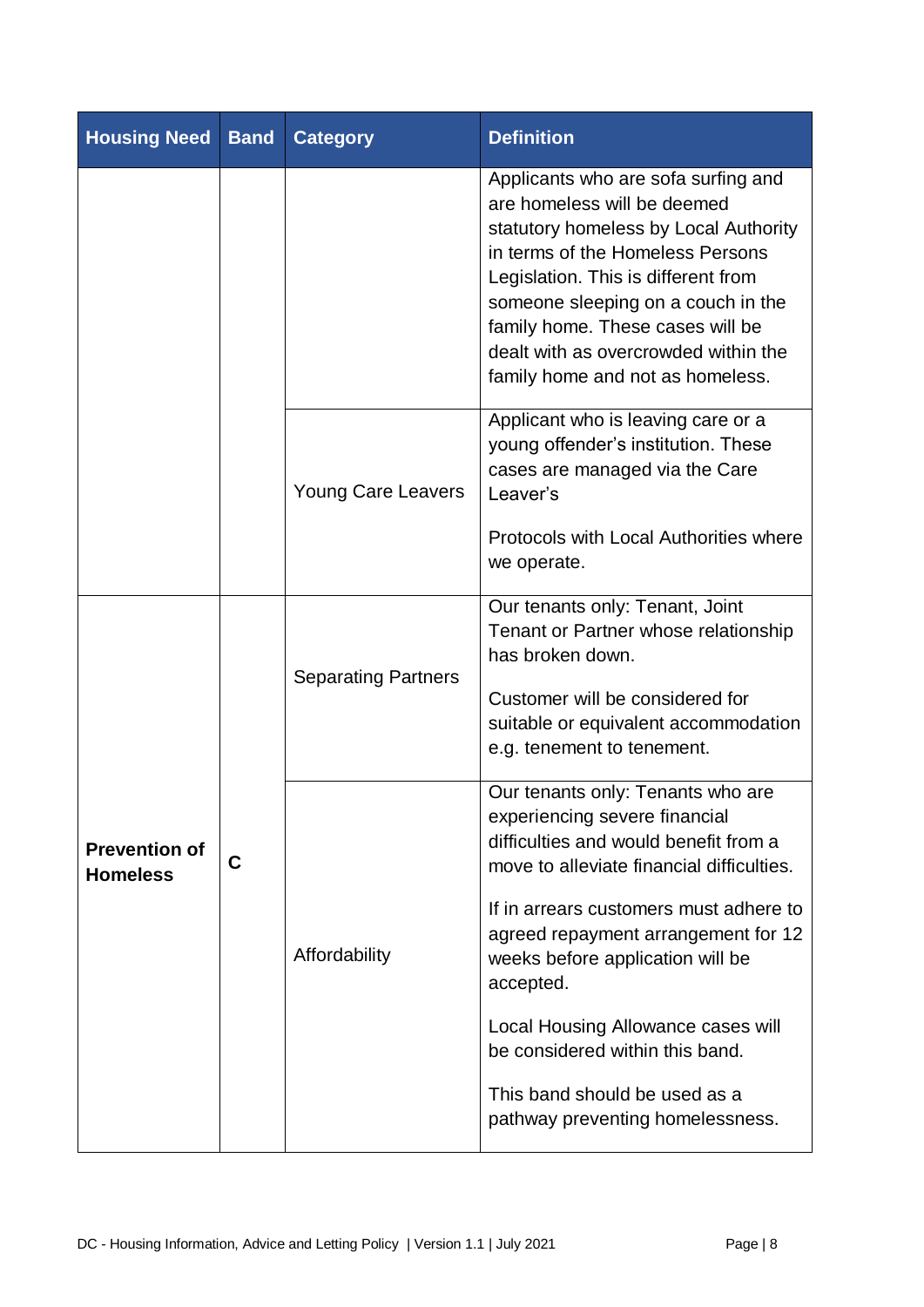| <b>Housing Need</b>                                    | <b>Band</b> | <b>Category</b>                    | <b>Definition</b>                                                                                                                                                                         |  |
|--------------------------------------------------------|-------------|------------------------------------|-------------------------------------------------------------------------------------------------------------------------------------------------------------------------------------------|--|
|                                                        |             |                                    | Applicants who are leaving residential<br>settings who can live independently<br>with a level of support and who are<br>not Wheatley Subsidiary tenants                                   |  |
|                                                        |             | <b>Community Care</b>              | To support the personalisation<br>agenda - a Support/Care Plan is<br>required with a named Care Manager.                                                                                  |  |
|                                                        |             |                                    | This Band will include return to<br>Community for non-Wheatley Group<br>RSL customers. Customers will be<br>offered our Care products                                                     |  |
|                                                        |             | <b>Armed Forces</b>                | Applicants serving in the Armed<br>Forces – can apply one year prior to<br>honourable discharge & 6 months<br>after. Must have completed either 3<br>year service or 1 full tour of duty. |  |
|                                                        |             | <b>Tied Houses</b>                 | Applicants leaving a tied house as a<br>result of retirement or redundancy.                                                                                                               |  |
|                                                        | D           | Overcrowding                       | Applicant in a property that is too<br>small as defined by this Policy,<br>Section 4, table 2.                                                                                            |  |
| <b>Other</b><br><b>Reasonable</b><br><b>Preference</b> |             | <b>Under Occupation</b>            | Applicant in a property that is too big<br>as defined by this Policy, Section 4,<br>table 2.<br>This only applies to social landlord                                                      |  |
|                                                        |             |                                    | tenants.                                                                                                                                                                                  |  |
|                                                        |             | <b>Below Tolerable</b><br>Standard | Applicant living in a property that has<br>been deemed as Below Tolerable<br>Standard - confirmation from Local<br>Authority is required.                                                 |  |
|                                                        |             | Health & Housing<br><b>Need</b>    | Applicant who has an illness,<br>disability or health condition that                                                                                                                      |  |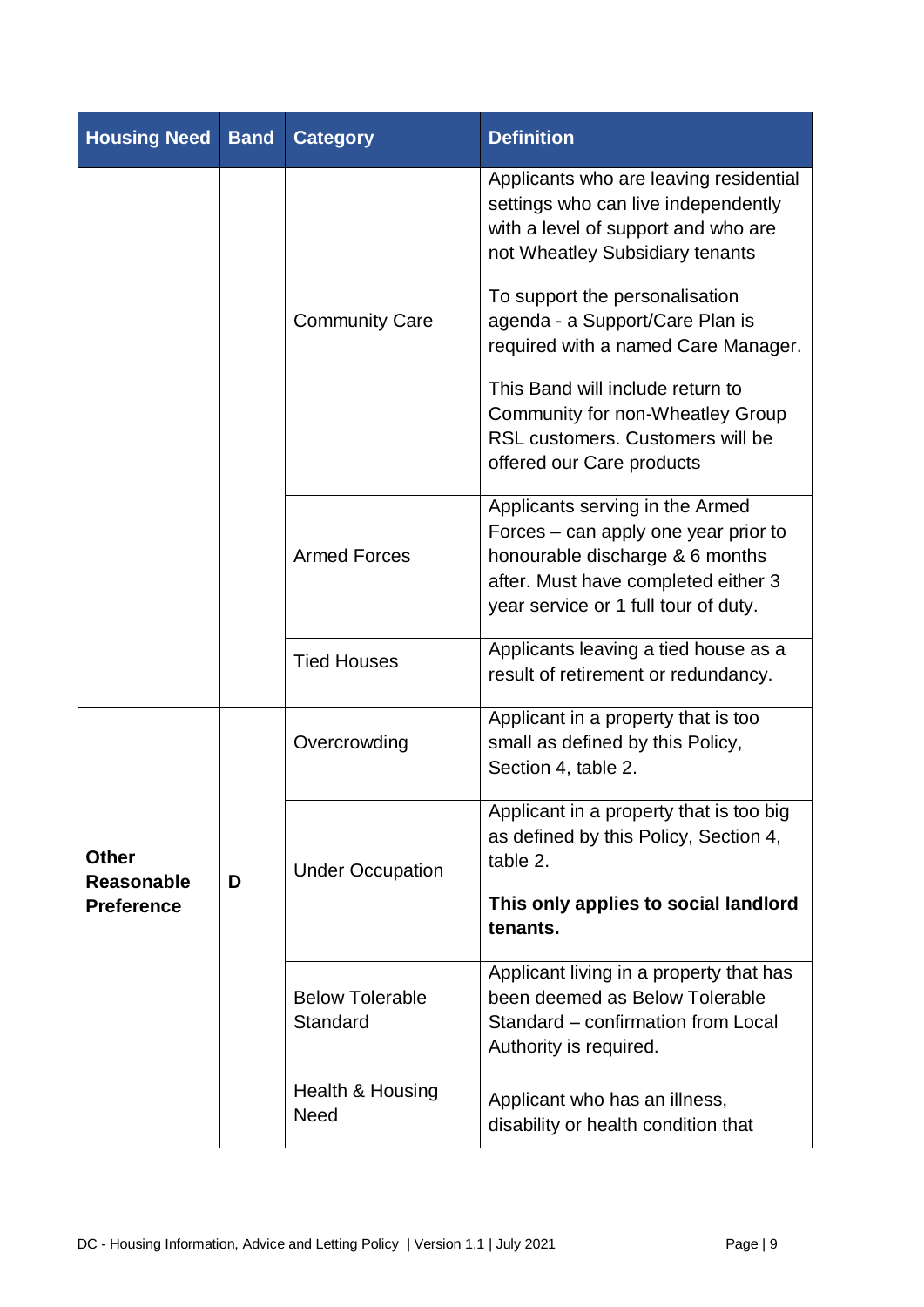| <b>Housing Need</b>                                                | <b>Band</b> | <b>Category</b>                           | <b>Definition</b>                                                                                                                                                                                                                                                                                                                          |  |
|--------------------------------------------------------------------|-------------|-------------------------------------------|--------------------------------------------------------------------------------------------------------------------------------------------------------------------------------------------------------------------------------------------------------------------------------------------------------------------------------------------|--|
| <b>Making Best</b><br>use of our<br><b>Housing</b><br><b>Stock</b> | Е           |                                           | would be alleviated if they moved to a<br>specific house type.                                                                                                                                                                                                                                                                             |  |
|                                                                    |             | Livingwell                                | Applicant who meets the<br>requirements for Livingwell products<br>and services previously known as<br>sheltered and very sheltered housing.<br>An up-to-date, within 6 months,<br><b>Housing Options Livingwell</b><br>assessment is required.<br>There is a charge for Livingwell<br>services which are eligible for<br>Housing benefits |  |
|                                                                    |             | Livingwell 55+                            | Applicant who meets the<br>requirements for housing for 55+<br>years.<br>An up-to-date, within 6 months,<br><b>Housing Options and Livingwell</b><br>assessment is required.                                                                                                                                                               |  |
|                                                                    |             | Health & Housing<br><b>Need Dispersed</b> | Applicant who has (or household<br>member) a health and well-being<br>need that requires low level<br>adaptations or amenity such as a<br>secure garden to alleviate a non-<br>mobility medical condition e.g. autism.                                                                                                                     |  |
|                                                                    |             | Providing or<br><b>Receiving Support</b>  | Applicant requires support to live<br>independently or provides practical<br>support to a relative requiring care.<br>Relevant up-to-date (within 6 months)<br>supporting documentation required.                                                                                                                                          |  |
| <b>No Housing</b><br><b>Need</b>                                   | F           | No housing need /<br>aspirational move    | No housing need or<br>applicants/tenants who are looking to<br>move to a different property, house<br>type or location.                                                                                                                                                                                                                    |  |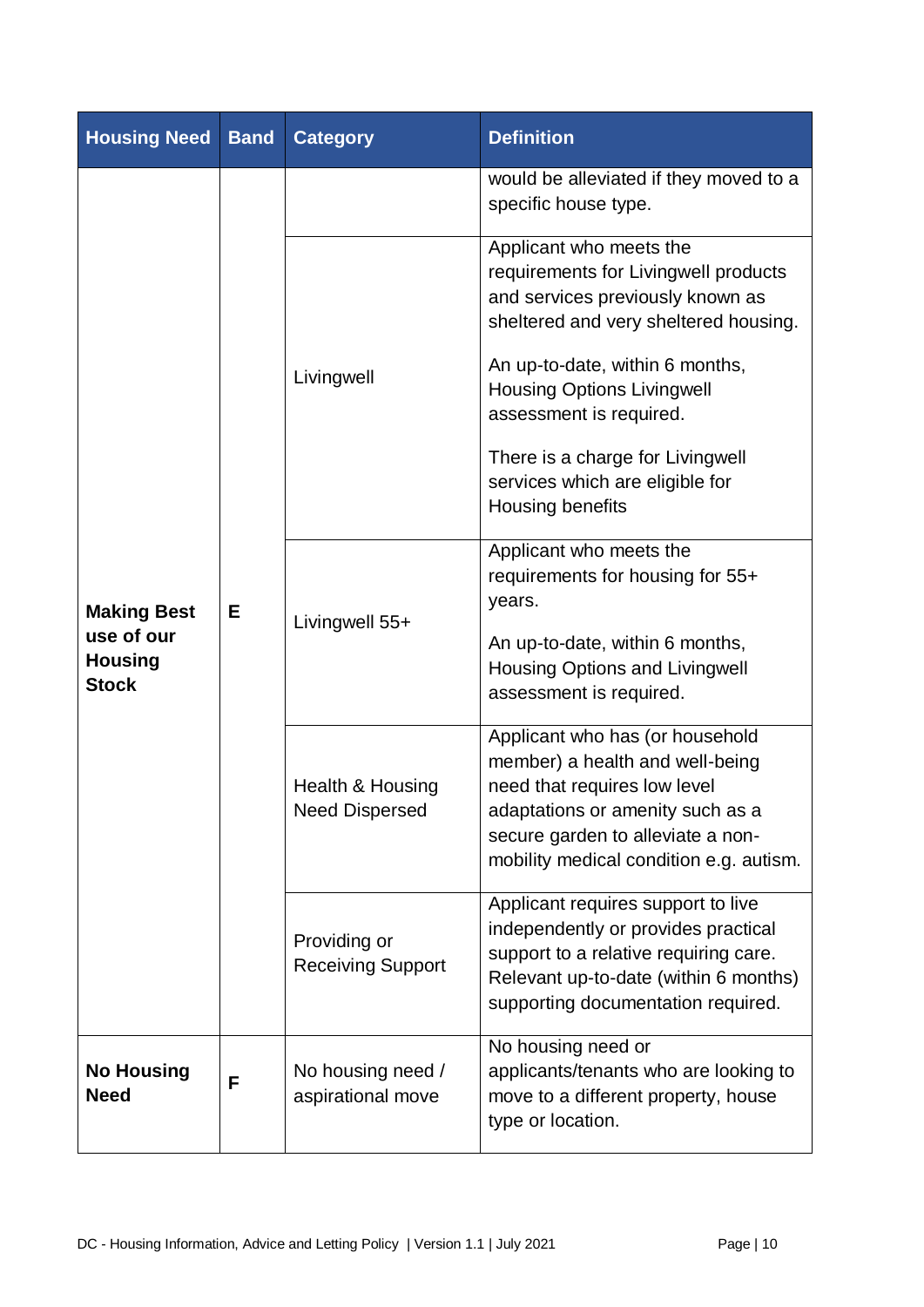| <b>Housing Need</b>                                                 | <b>Band</b> | <b>Category</b>    | <b>Definition</b>                                                                                                                                                                                                                                                                                                                                  |  |
|---------------------------------------------------------------------|-------------|--------------------|----------------------------------------------------------------------------------------------------------------------------------------------------------------------------------------------------------------------------------------------------------------------------------------------------------------------------------------------------|--|
|                                                                     |             |                    | Housing Options will be carried out to<br>determine the best product for<br>customers to access; including MMR,<br><b>Private Rented Sector or shared</b><br>equity.                                                                                                                                                                               |  |
| Local<br><b>Authority</b><br><b>Nomination</b><br><b>Agreements</b> | G           | <b>Nominations</b> | Nominations received from Local<br>Authorities housing lists.                                                                                                                                                                                                                                                                                      |  |
| Lets to<br><b>Organisations</b>                                     | н           | On request         | From time to time we are approached<br>for properties by organisations<br>providing care and support to<br>vulnerable customers. These will be<br>considered<br>where they meet our strategic<br>objectives and can demonstrate<br>positive outcomes for customers i.e.<br>the provision of temporary<br>accommodation for homeless<br>households. |  |

# <span id="page-19-0"></span>5. The Bands explained

This section explains how awards are made against the assessment criteria, by category, within each Band.

Priority Bands also reflect the reasonable preference groups as set out in the Housing (Scotland) Act 2014.

## <span id="page-19-1"></span>**Band A - Strategic Needs**

Customers placed in this Band will be **directly matched to suitable properties that meet their needs and** will be contacted by the Housing Officer**.** 

Applications will be held in date order from date priority awarded or registration date, as applicable. A Senior Manager will award this priority with the exception of Exceptional Housing Need and Management Transfer cases where the award will be made by a Managing Director or equivalent staff member.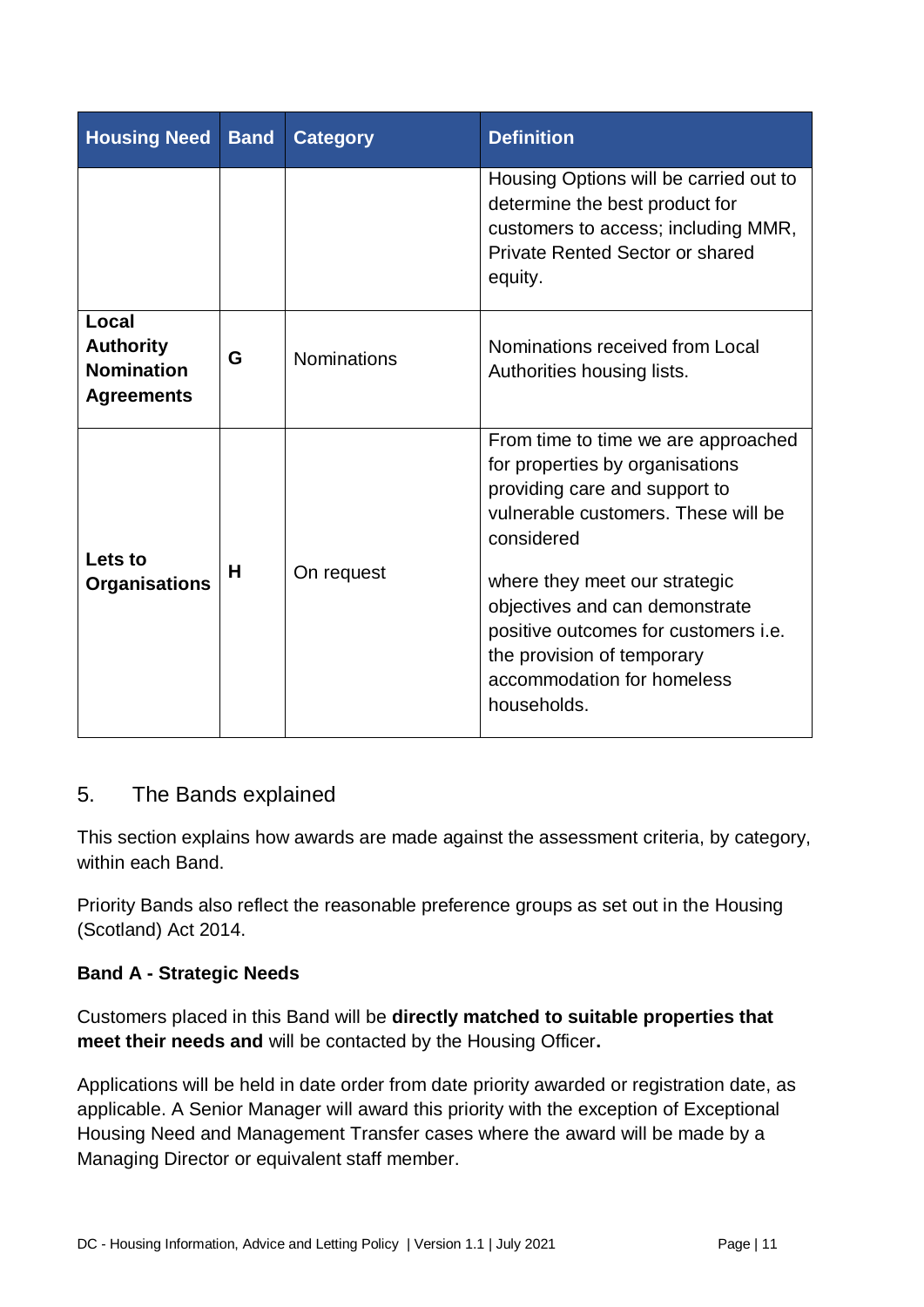Customers awarded Band A priority will be advised that they will be made **one** offer of alternative suitable accommodation within specific areas/sub –areas and then priority may be withdrawn.

Cases not housed will be reviewed within 12 weeks and the priority may be removed if a suitable property has been refused. It may be necessary to have a housing options review meeting with the customer to widen their choices to different sub-areas where there is increased turnover. These cases will be robustly managed and monitored.

This is the highest priority awarded to meet **emergency** or **exceptional housing need**  as quickly as possible. When placed in this Band applicants are being given priority over other types of housing applicant because of the serious or very urgent circumstances that they are facing. This Band includes:

#### **Demolition/Clearance**

People who require leaving their existing tenancy with us as a result of a Board decision to demolish the property.

#### **Exceptional Housing Need**

People who have an exceptional level of housing need that is so unusual, it is not captured within this Policy, and require to be rehoused urgently. Due to the unusual nature of these cases they will be minimal, representing a very small proportion of lets. Each case will be looked at on its own merit and we will look for recent supporting evidence.

#### **Management Transfer**

This is for our tenants who have exceptional housing need **and not an aspirational need** e.g. witness protection for domestic abuse cases. This will be to equivalent housing; e.g. flat to flat; block type to block type.

Domestic abuse is *'any form of physical, sexual or mental, emotional or financial abuse [that] might amount to criminal conduct and which takes place within the context of a relationship. The relationship will be between partners (married, cohabiting, civil partnership or otherwise) or ex-partners. The abuse can be committed in the home or elsewhere'.* 

Each case will be looked at on its own merit.

#### **Return to Community**

This category is for existing tenants only and is for customers with complex health or social care needs i.e. applicants who are unable to return home from hospital or intermediate care settings due to current property type being unsuitable for their needs and restricted patients, as defined by the Management of Offenders etc. (Scotland) Act 2005.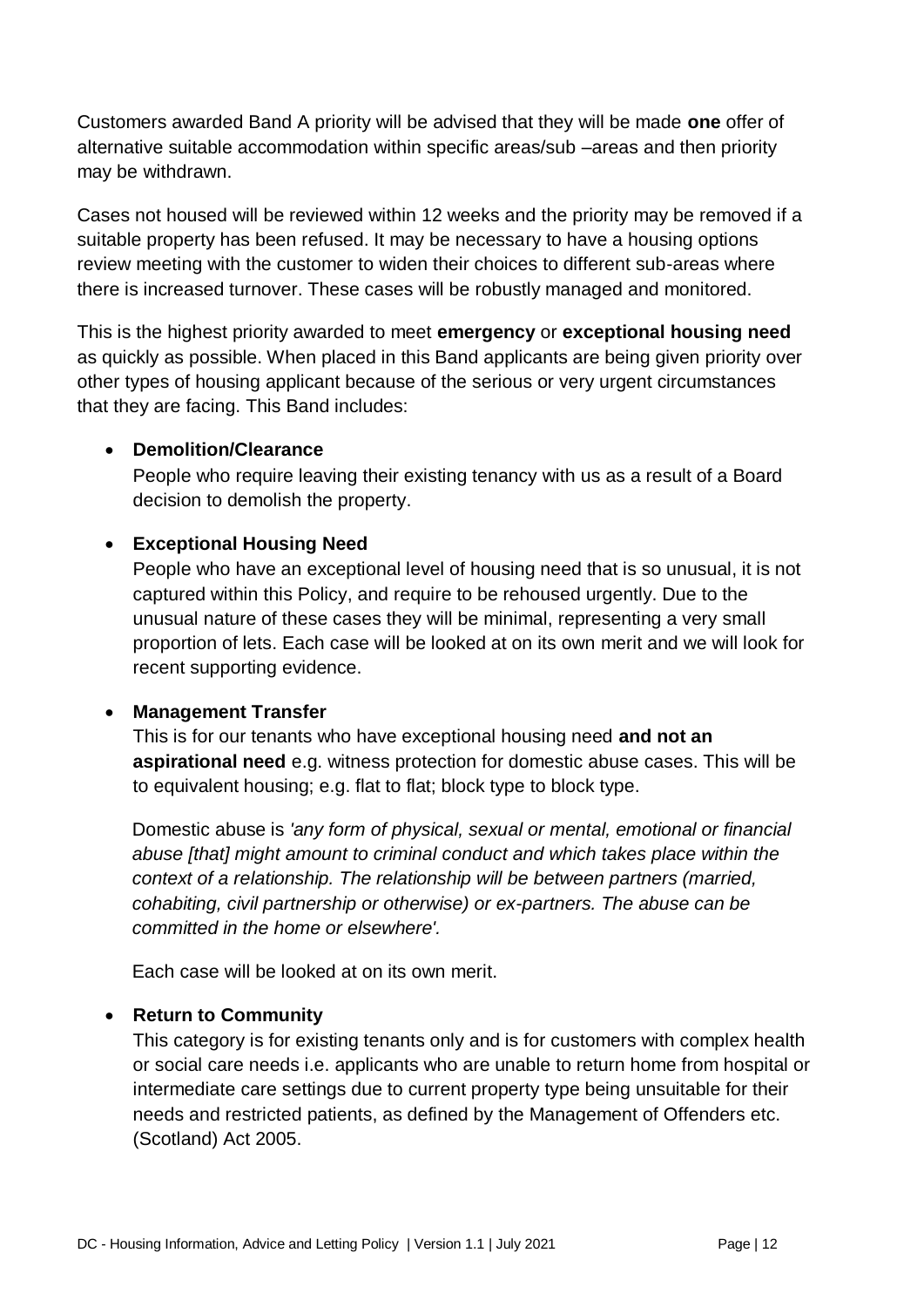These cases are dealt with on a one- to- one basis to support independent living. Relevant recent evidence, within 3 months, is required including the care and support need assessment and resettlement plan with a named Care Manager contact.

### **Community Sustainment / Local Move**

A local move can be used to alleviate housing need at a local level and to make best use of our housing stock. It will also help us to meet the aim of sustainable and balanced communities. It is for equivalent property only – "like for like stock" e.g. tenement to tenement, semi-detached to semi-detached in the local area. The only exception to this is where a customer has been assessed as requiring Living Well products, previously known as sheltered or amenity housing.

An example would be a customer living in a top floor flat requiring ground floor accommodation. A local move could be used to move the customer to the ground floor leaving a property available for re-let.

Customers must have had a clear rent account for 3 months and a satisfactory tenancy history.

## <span id="page-21-0"></span>**Band B – Urgent Housing Need**

Customer applications in this Band will **be held in date order from the date on which the statutory homeless priority was awarded.** 

Customers awarded this priority will be advised that they will be made **one** offer of alternative suitable accommodation within specific areas/sub –areas and then priority may be withdrawn.

Applicants not housed will be reviewed by the Local Authority Case Work Service within 12 weeks and the priority may be withdrawn by casework services in consultation with us, if a suitable property has not become available. The Local Authority may undertake a further housing options review meeting with customers to extend their housing choices to additional sub-areas/other providers where there is increased housing turnover.

When placed in this Band applicants are being given priority over other types of housing applicant because they are homeless and do not have a permanent home.

In Glasgow we amended our approach to letting homes to homeless customers as part of our Covid-19 pandemic recovery plan. We have committed to providing 65% of our lets to homeless households and now work with Glasgow City Council's Homeless Casework Team to direct match band B homeless customers to properties. As a result, these properties will no longer be advertised on MyHousing.

This Band includes: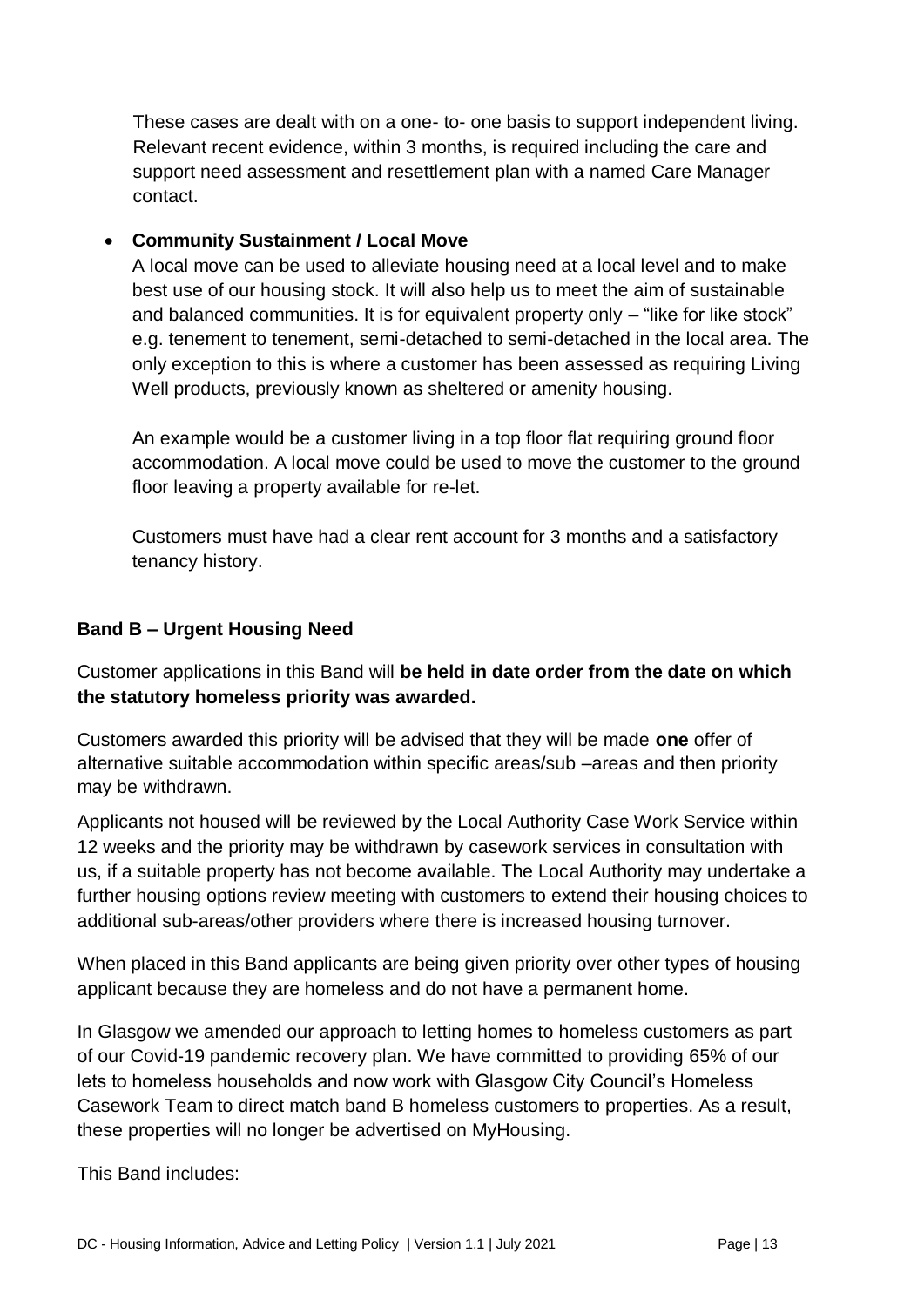#### **Statutory Homeless applicants**

People who have been assessed by the Local Authority as homeless or threatened with homelessness; including refugees, and vulnerable and in urgent housing need.

Local Authorities retain the statutory responsibility for determining homelessness and all applicants who consider themselves homeless or threatened with homelessness should seek a determination from their local authority.

Prior to accepting a Section 5 Referral, as set out in the Housing (Scotland) Act 2001, we will take account of the needs and preferences of the applicant and the availability of suitable accommodation, within six weeks of accepting the referral. We will give reasonable preference to these customers, as they have an urgent housing need.

We would expect the Local Authority to share the applicant's Care /Support/Resettlement Plan.

Some of our partner Local Authorities will also make homeless referrals through agreed nomination processes.

#### **Housing First**

We are already leading on Housing First having taken part in the initial pilot in Glasgow. As Scotland's largest Housing and Care provider we are in a unique position to contribute to this national policy agenda. Our ground breaking partnership with Social Bite will see us provide 200 properties in the next two years to this vital initiative. We are committed to playing our part and have adapted our policy to meet our commitment to the Housing First approach. We will participate in a range of partnerships to deliver the best outcomes for rough sleepers.

#### **Young Care Leavers**

This is for a young care leaver or young person leaving a young offenders institution. These cases are managed via the care leaver's protocol on a case by case basis. We will participate in the Statement of Best Practice for Care Leavers across the Local Authorities where we operate.

#### **Temporary to permanent accommodation**

Existing statutory homeless customers who have been residing in temporary accommodation for over 12 months can apply for the temporary accommodation to be made permanent. MAPPA cases can be considered but without a time limit.

Refugees who are part of the vulnerable person's scheme will be eligible to apply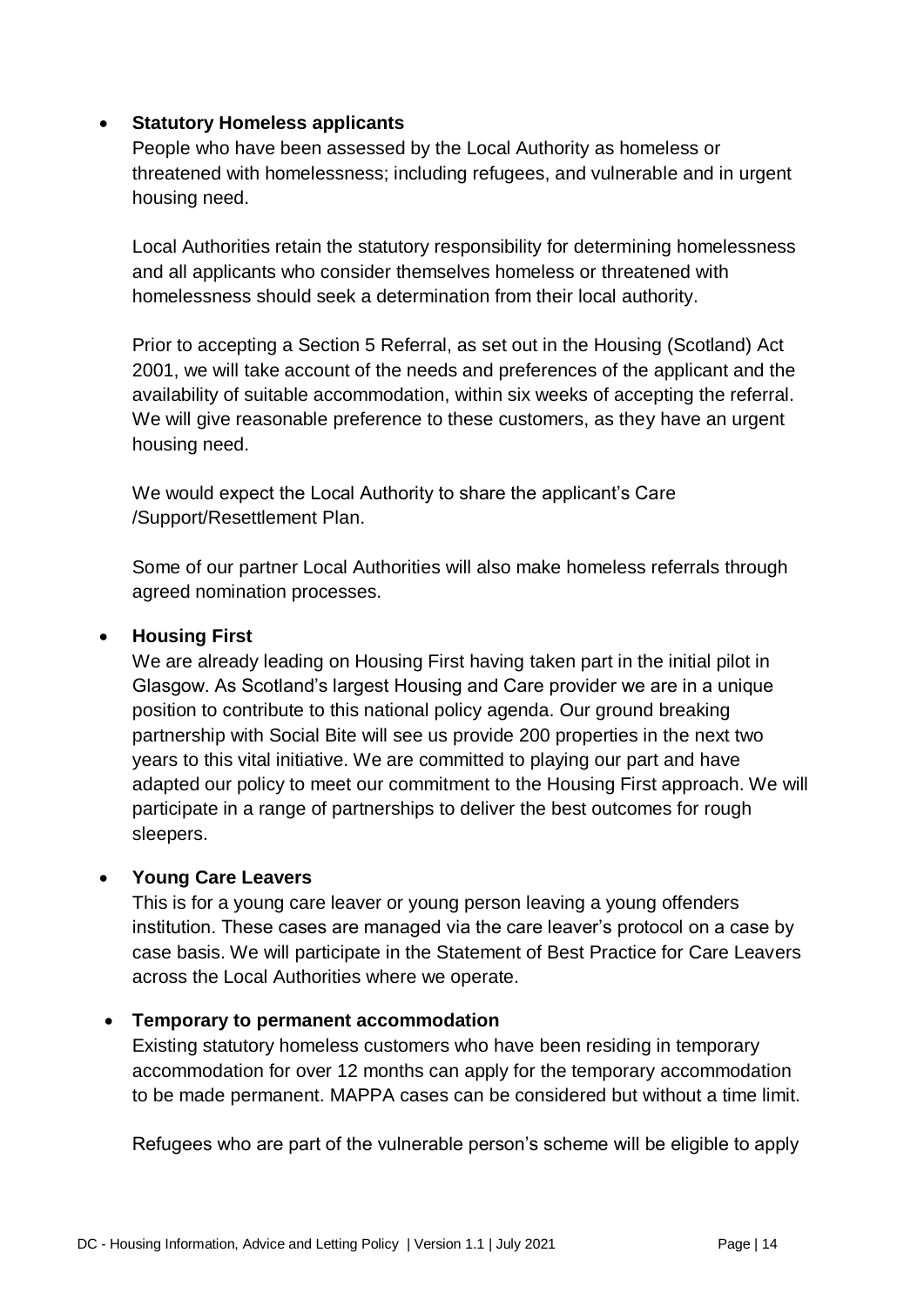for their temporary furnished accommodation on a permanent basis after completing a full 6 months in the temporary accommodation.

#### **Other Homeless Groups**

Applicants who are sofa surfing and are homeless will be deemed statutory homeless in terms of the Homeless Persons Legislation by the Local Authority. This is different from someone sleeping on a couch in the family home. These cases will be dealt with as overcrowded within the family home and not as homeless.

We may require to bypass people on the Housing list if there is a public protection issue. We will not contact customers where we have made the decision to bypass them due to a public protection issue but will have a full record for audit purposes.

#### <span id="page-23-0"></span>**Band C – Prevention of Homelessness**

Customer Applications in this Band **will be held in date order from the date on which priority was awarded or registration date as applicable** 

Recent supporting evidence dated within 12 weeks may be required to support an application. An example includes evidence of Debt or Money Advice intervention and mandate from the customer to make interventions and enquiries on their behalf to get the right support in place.

These cases will be approved by a Housing Officer and will be held in date order according to the date the priority is awarded. If in arrears, it is best practice that a repayment arrangement is in place for 12 weeks before a tenant can be considered for this award.

Priority awards will be reviewed regularly and can be removed if a customer is not making notes of interest in suitable or equivalent properties advertised that we believe meet their needs.

This Band includes:

#### **Separating Partners**

This category is for our tenants only including sole tenants, joint tenant or partner whose relationship has broken down. The award is for suitable or equivalent accommodation of their existing home e.g. tenement to tenement, block type to block type.

#### **Affordability**

This category is for our tenants only and for tenants who are employed and in financial difficulty and are struggling to pay their rent where a move would alleviate financial difficulties.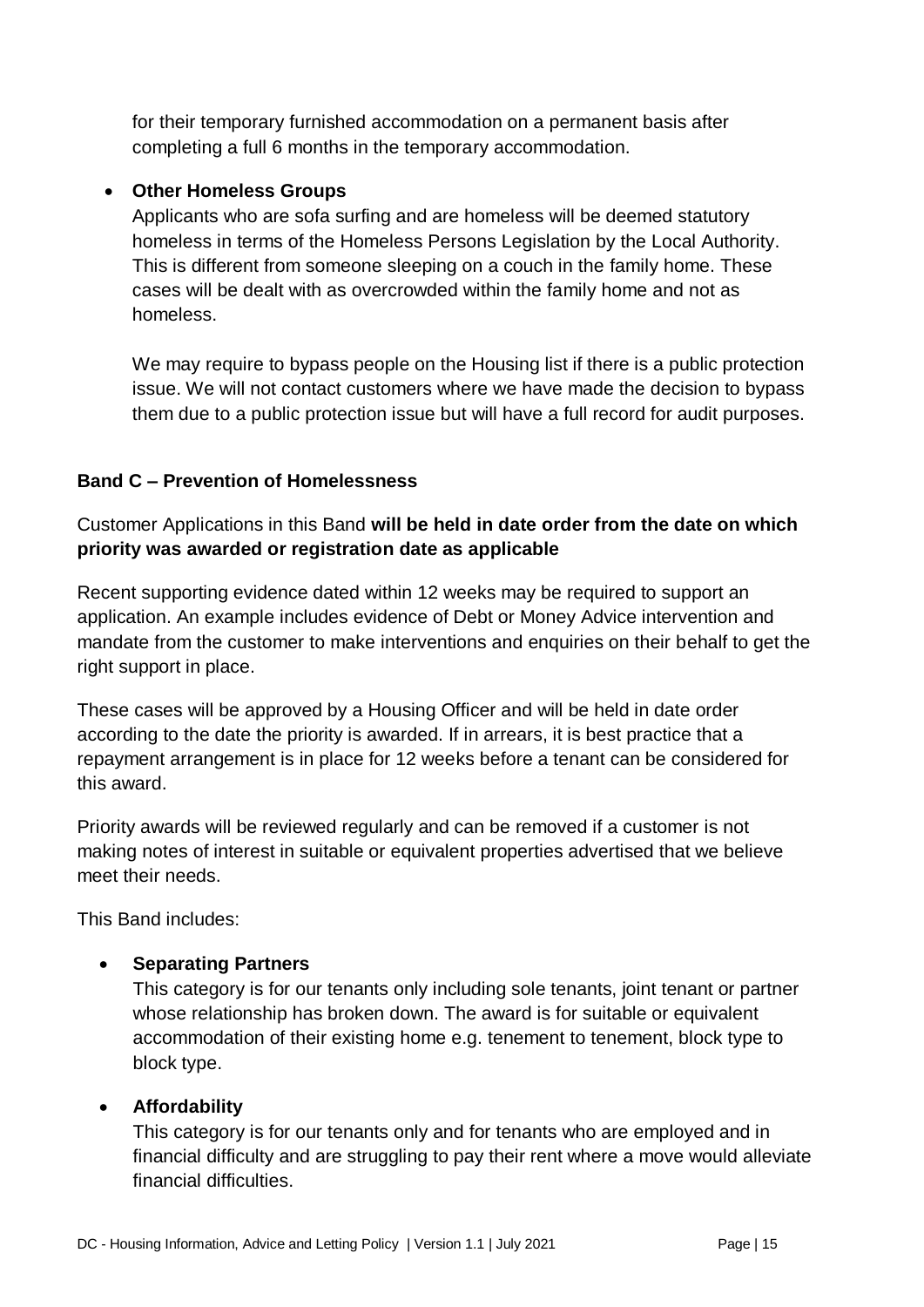Applicants are likely to be in larger accommodation and require a move to a more financially viable option.

#### **Community Care**

Applicants who are leaving residential settings including care settings, who can live independently with a level of support are placed in this category. This will be a planned move managed by a Care Manager – a pathway out of homelessness.

A Support Plan will be in place and is required to support an application.

#### **Armed Forces**

Applicants in this category must have served or be serving with one of the recognised British Ministry of Defence Armed forces. Evidence will be required to support this and will only be awarded to armed forces personnel:

- With less than one full year to honourable discharge, or
- Honourably discharged from one of the armed forces within the previous 6 months of applying for housing; **and**
- Have completed 3 years fixed term contract or have completed one full tour of duty or have been or about to be discharged on medical grounds;
- Be the surviving spouse/partner or a non-dependent child (16+ of a deceased Forces Personnel (either serving or served within last 6 months);

#### **Tied Housing**

This category is awarded to those leaving tied housing as a result of retirement or redundancy. Evidence is required from the current/last employer.

Separating partners from tied housing will be referred to the relevant Local Authority and be dealt with under homeless legislation.

#### <span id="page-24-0"></span>**Band D – Other Reasonable Preference**

#### **Customer Applications in this Band will be held in date order from date on which priority was awarded.**

When placed in this Band applicants are being given reasonable preference priority over other types of housing applicant because they can demonstrate that they have a housing need as defined in law.

#### **Overcrowding and under occupation**

Both overcrowding and under occupation of a home is considered as a housing need.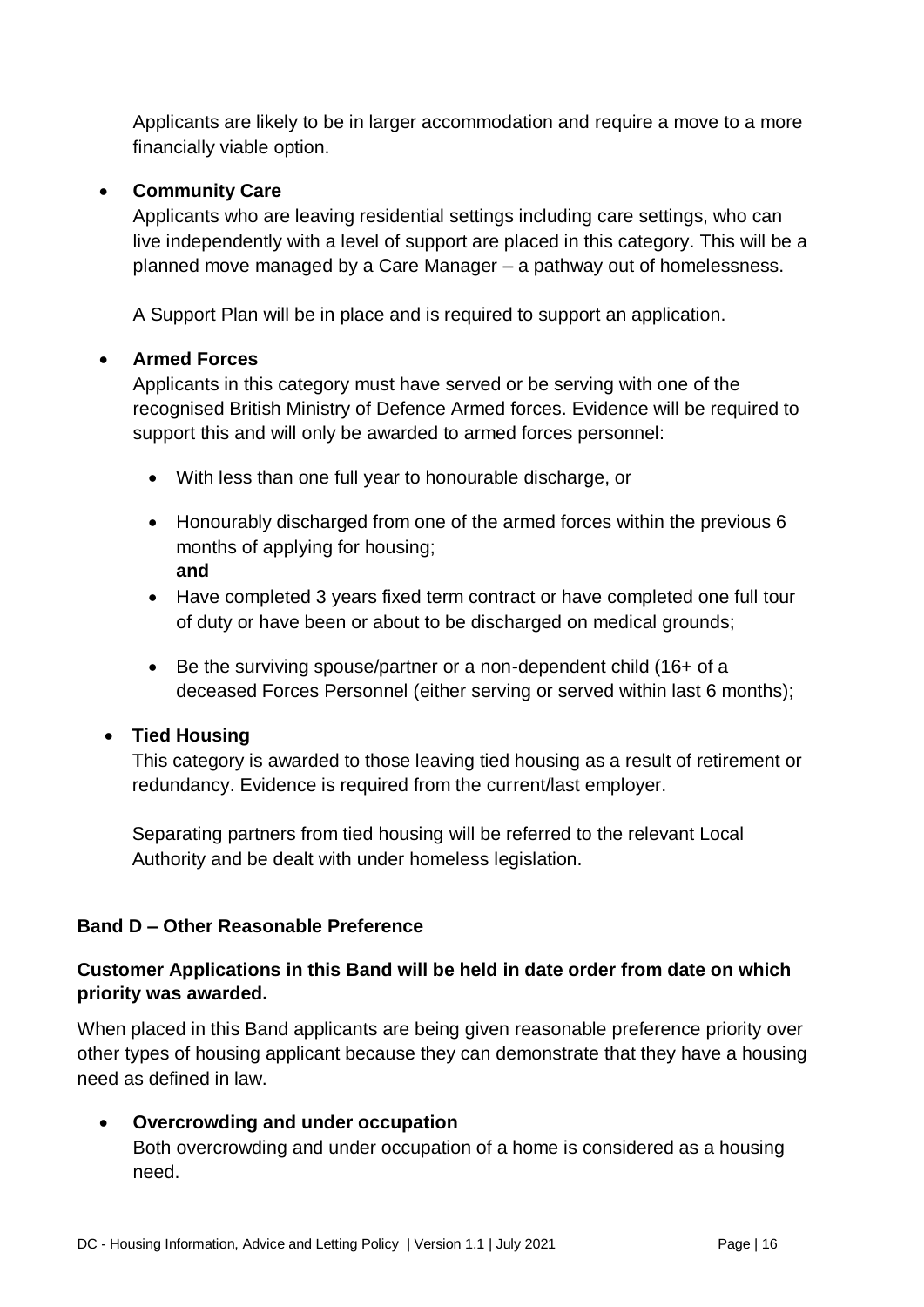The legal definition of overcrowding and under occupation of a home is defined in law and tells us the criteria for the number of people who is expected to live in a home. This is based on the number of rooms, the size of the rooms and the ages of the people who live there. In law rooms that are counted include living rooms and bedrooms but not the kitchen or bathroom.

There are three situations where overcrowding is allowed - natural growth, temporary overcrowding and licensed overcrowding. Our occupancy standard exceeds the criteria set out by law as it:

- Excludes the living room as being viewed as suitable for use as sleeping accommodation; and
- Consider that as soon as a child reaches 10 years of age, overcrowding will be awarded if the child has no separate bedroom; and
- Consider that children of different gender under 10 can share a bedroom.

The criteria for the number of people expected to reside in our homes is set out at table 2 below.

We take into account the size of property which is the number of bedrooms each applicant's household needs. We will only consider children who are **living permanently** with the applicant when assessing bedroom requirements. This will include joint custody arrangements **and** access arrangements where the applicant is noted as a parent on the child's birth certificate.

Where an applicant is fostering, adopting or a kinship carer with residency, we consider children to be permanently living with the household and where appropriate will award a separate room for each of the fostered or adopted child/children. The overcrowding category will be awarded when the applicant can evidence that the arrangements have been agreed through a Local Authority panel, and they have been accepted as an adopter, foster carer or kinship carer.

## **Under occupation is calculated on the same basis but only applies to Social Landlord tenants.**

Customers who have chosen to under-occupy a property will not be awarded under-occupation priority unless they can demonstrate a material change in household composition from their original application. These customers' will be offered alternative options, including enrolment in our mutual exchange scheme.

We aim to have an active downsizing programme focused on proactively encouraging our tenants who live in larger homes to move to more suitable accommodation, where appropriate. We may assist with reasonable costs for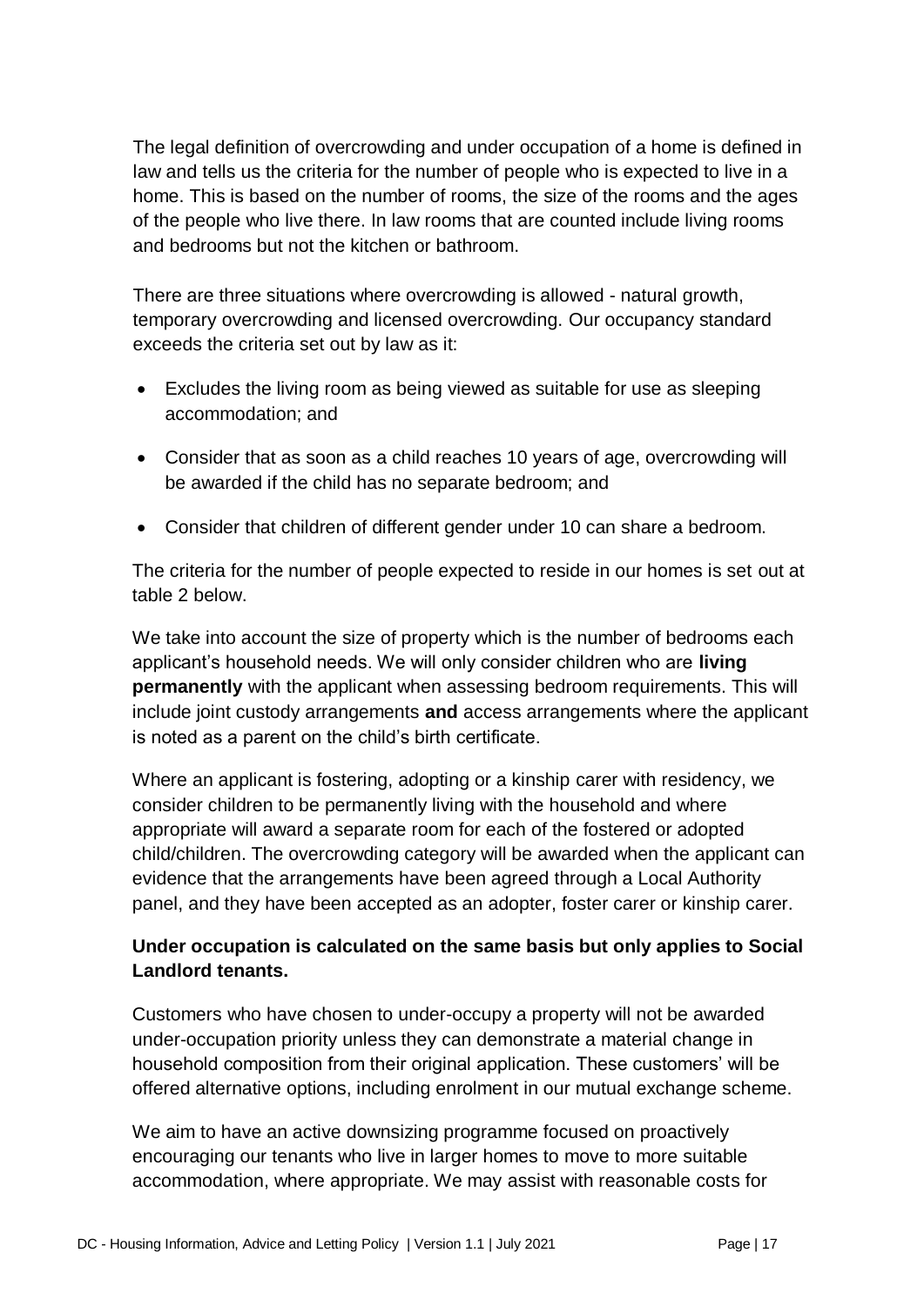removal, decoration and carpets where the move will benefit someone on our housing list.

An applicant can apply to move to other housing that does not reduce their overcrowding, but may alleviate another housing need e.g. a social or aspirational need. Awards for overcrowding will not be granted in this instance.

#### **Table 2 – Criteria for determining the number of bedrooms required**

| <b>Bedroom Requirements</b>                                                                                                                                                                                                                                                   |
|-------------------------------------------------------------------------------------------------------------------------------------------------------------------------------------------------------------------------------------------------------------------------------|
| 1 bedroom for:<br>Applicant / applicant & partner<br>Single adult (aged 16 and over)<br>Any child 10 years of age and over<br>Any two children under 10 years of age<br>Any other couple / partners<br>Two adults of the same sex can share a bedroom where they prefer this. |

Table 3 is a general indication of the number of bedrooms that different households need and the size of property they can apply for:

#### **Table 3 – Number of Bedrooms by Household Description**

| <b>Household Description</b>                                                             | <b>Size of property (Number of</b><br>bedrooms) |
|------------------------------------------------------------------------------------------|-------------------------------------------------|
| Single person / couple                                                                   | <b>Bedsit, 1, 2</b>                             |
| Couple / single parent with one child or two<br>children under 10.                       | 2                                               |
| Couple / single parent with two children<br>where one is under 10 and one is 10 or over. | 3                                               |
| Family with up to 4 children under 10                                                    | 3                                               |
| Family with 4 children                                                                   | 3 or 4                                          |
| Family with 4 adult children                                                             | 4 or more                                       |

We understand modern living and the wish by some households to have an extra room, to meet this we may apply discretion to go up and down one room, where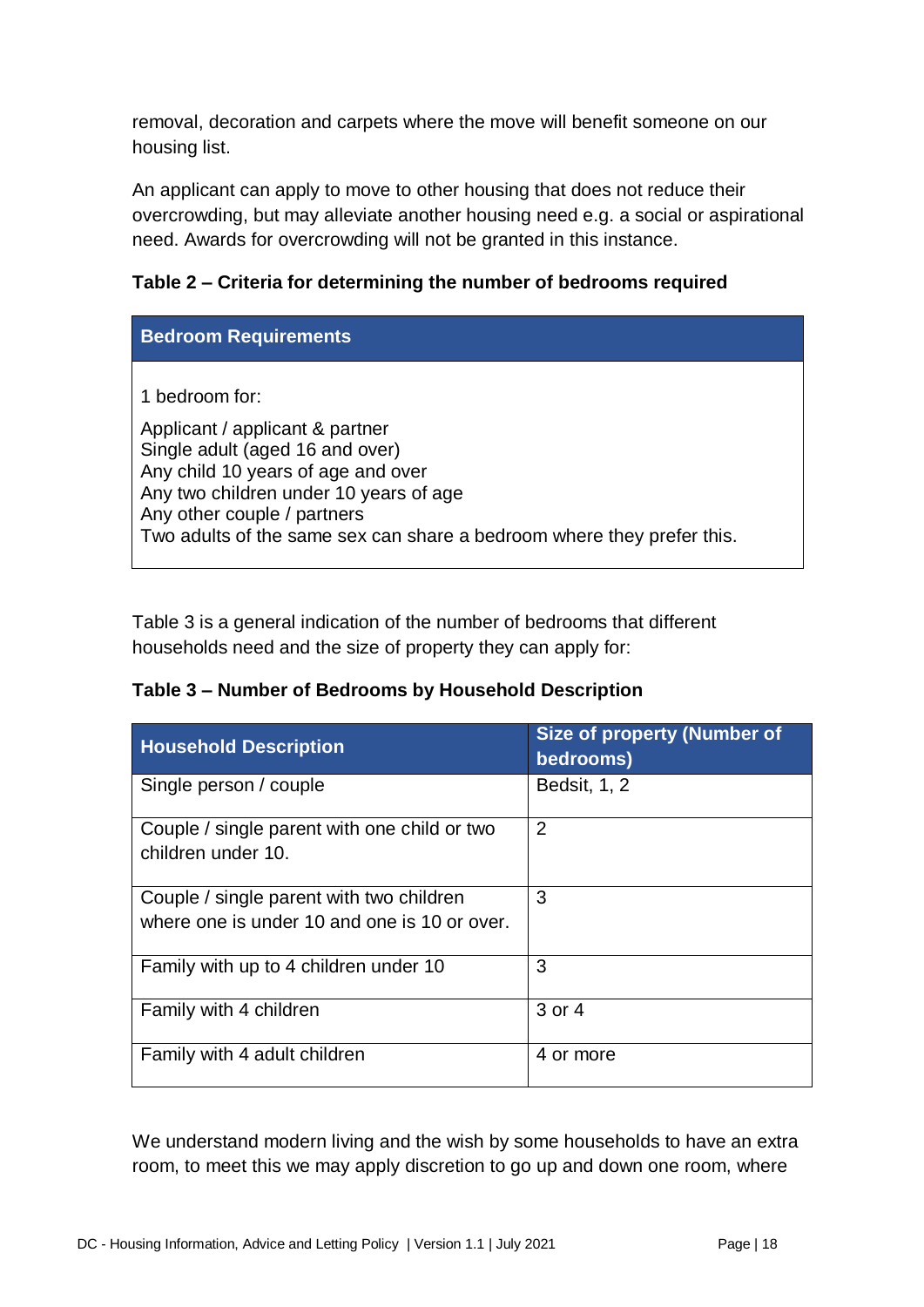the resulting allocation will alleviate the applicant's present housing circumstances and make best use of our housing stock.

**Housing Benefit will not be awarded for an additional room for any two same sex children under 16 years of age,** as in law they are expected to share a room. Therefore, if an applicant wishes to apply for a larger home to meet their aspirations they will require to make up any shortfall between the rent due and any Housing Benefit award and affordability for this will be discussed as part of Housing Options.

We will also register applicants with a National Mutual Exchange Scheme to try to secure a suitable home, however there may be a cost for applicants who are not currently Wheatley Group RSL tenants.

#### **•** Below Tolerable Standard

Applicant is residing in a property that has been deemed as below tolerable standard by the Local Authority. Recent evidence from the Local Authority is required to be awarded this category. These applications will be held according to the date the housing application and all supporting documentation has been provided.

#### <span id="page-27-0"></span>**Band E – Making Best Use of our Housing Stock**

Properties in this Band will be advertised however we will also have the facility to help customers placed in this Band by directly matching customers through our automated matching services to a property that suits their needs and will be contacted by the Housing Officer.

We seek to accommodate the needs of older people and applicants with disabilities. We routinely provide specially adapted housing and as such have a stock of adapted properties including houses for wheelchair users and housing for older people.

We work closely with local authorities and partner agencies to ensure that we are creating housing that meets the needs of those who consider themselves to have a disability and meet the terms of the Disability Discrimination Act by building new housing to the Scottish Governments Housing for Varying Needs Standards.

In some circumstances it may be more appropriate to consider adaptations to the existing home. This will be considered during the application stage and confirmed in writing by the local Housing Officer.

Priority awards will be reviewed regularly and can be removed if a customer is not making notes of interest in suitable properties advertised that we believe meet their needs or has refused offers of suitable housing.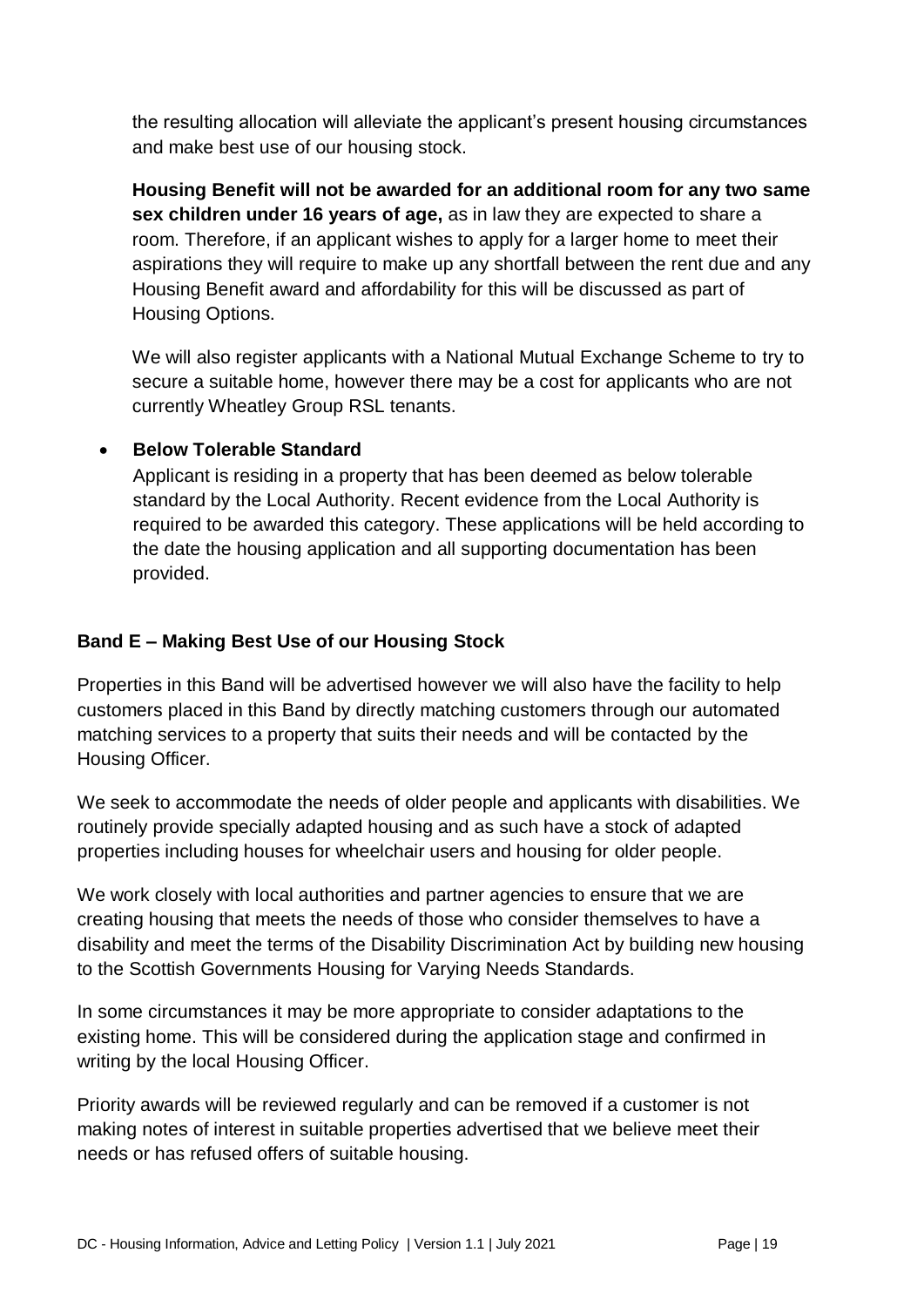Mutual exchange will be considered as a viable option where applicable.

Applicants will be placed in the appropriate Health and Housing Need category. Homeless Households, who are most in housing need, will be considered first for any property that meets their needs and placed in this band from the date the homeless application was accepted. When selecting for a house the queue will return with Homeless customers then those in Band E, in date order, from the date priority Band E is awarded. When a property becomes available that is suitable for customers in this banding they will be automatically be considered and matched. The successful applicant will then be contacted by a Housing Officer.

It may be necessary to have a six month housing options review meeting with customers to discuss extending their choices to other areas/housing providers to increase their chances of success based on housing turnover. Following this discussion this priority may be withdrawn if it is clear that we cannot meet the applicant's needs or aspirations and they will be signposted to alternative housing solutions.

This Band includes:

#### **Health and Housing Need**

Applicants who have an illness, health condition or disability that would be alleviated if a move to a specific house type would improve their quality of life.

The focus of the assessment is **not** on the health condition or disability itself but the **impact** that it has on the customer's ability to manage in their home.

Applicants who have been awarded 'Health and Housing Need' but also qualify for another Band e.g. homeless referral will be placed in order of Band and Band E, in date order, from the date priority Band E is awarded ensuring applicants with the highest housing need are selected first. If there is no suitable applicant available in the matched list the property would then be advertised to Band generated by the letting system.

#### **Livingwell**

This was previously known as sheltered and very sheltered housing.

This category is for applicants who are 60 years of age and over and have one of the following needs:

- A current medical, social, safety or particular housing need that could be met by livingwell services within a particular housing development: or
- Leaving a larger property (that would make best use of current housing stock) and livingwell services would benefit them.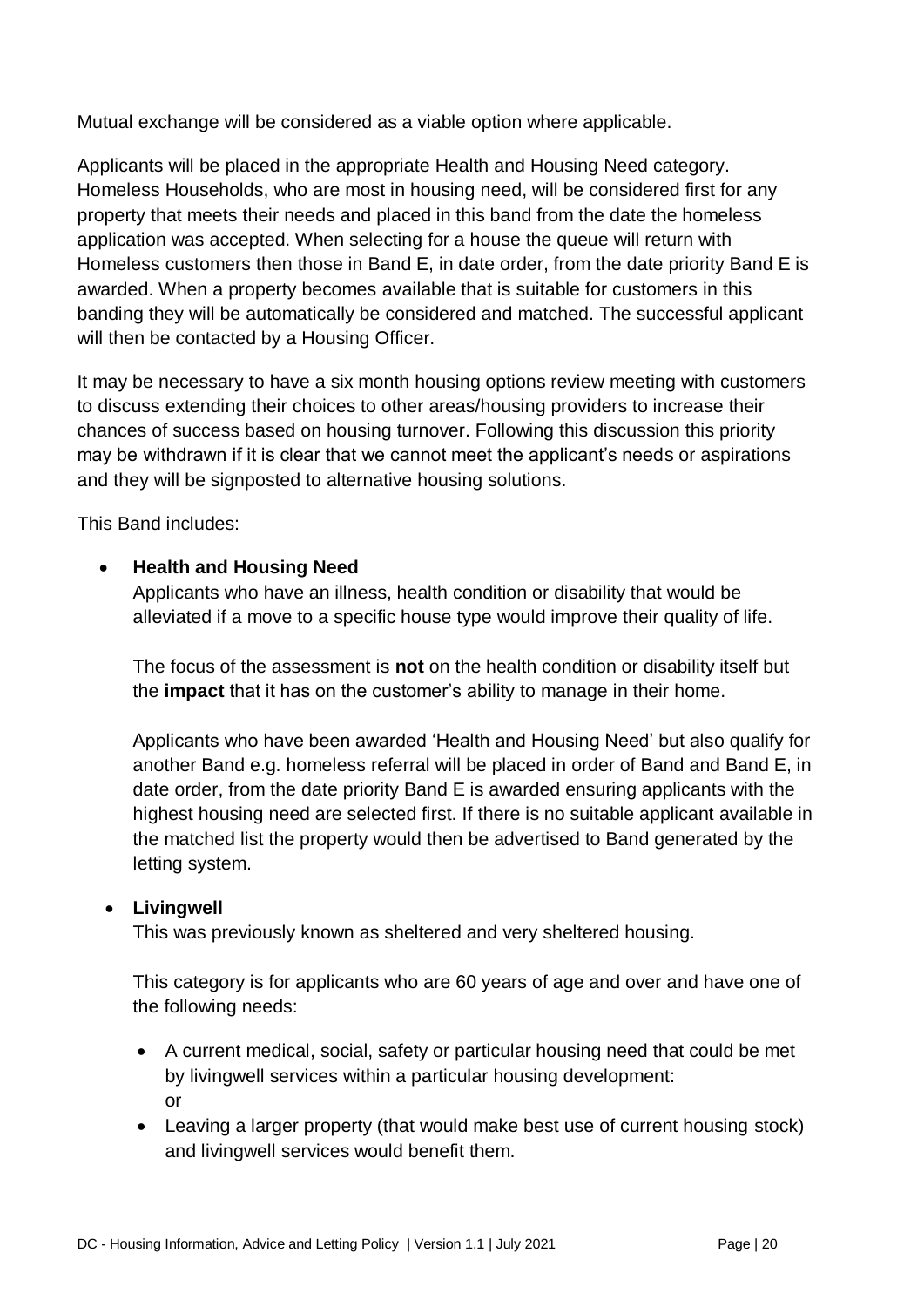A recent Livingwell Assessment, within 6 months, is required to ensure housing need for this property type and to ensure a clear understanding of the role and benefits of the Livingwell Co-ordinator and services they provide.

Applicants who demonstrate a health need under 60 may also be considered for Livingwell services There will be a charge for Livingwell services which will be eligible for Housing Benefit.

#### **Livingwell 55+**

This was previously known as amenity housing. This category is for applicants who are 55 years of age and over seeking to live alongside other customers with similar needs.

Applicants who demonstrate a particular health need under 55 may require this amenity and will also be considered for Living Well 55 + housing services e.g. learning disability.

#### **Health and Housing Need Dispersed**

Some customers' require a particular amenity that is not related to the design of a property. An example of this is when a family who have an autistic child as part of a household require a home with a secure garden to meet the particular needs of their child. We would award a priority for a house with a garden.

A further example could be a customer with post-traumatic stress disorder who may require a house with no neighbours living above them. We may award a priority for an upper flat house.

Recent medical evidence, within 6 months, is required in these cases and each case will be assessed based on housing need and turnover of properties for specific areas. For this award, the customer will be advised of the areas they will be considered for

#### **Providing or Receiving Support**

This category is to provide help to a person to live independently or to satisfy caring arrangements or to receive help to live independently.

The reasons for applying will be required to be evidenced with recent supporting documentation within 6 months.

#### <span id="page-29-0"></span>**Band F - No Housing Need**

**A small percentage of our available homes will be let to Band F applicants including our Fast Lets Service, advertised daily**.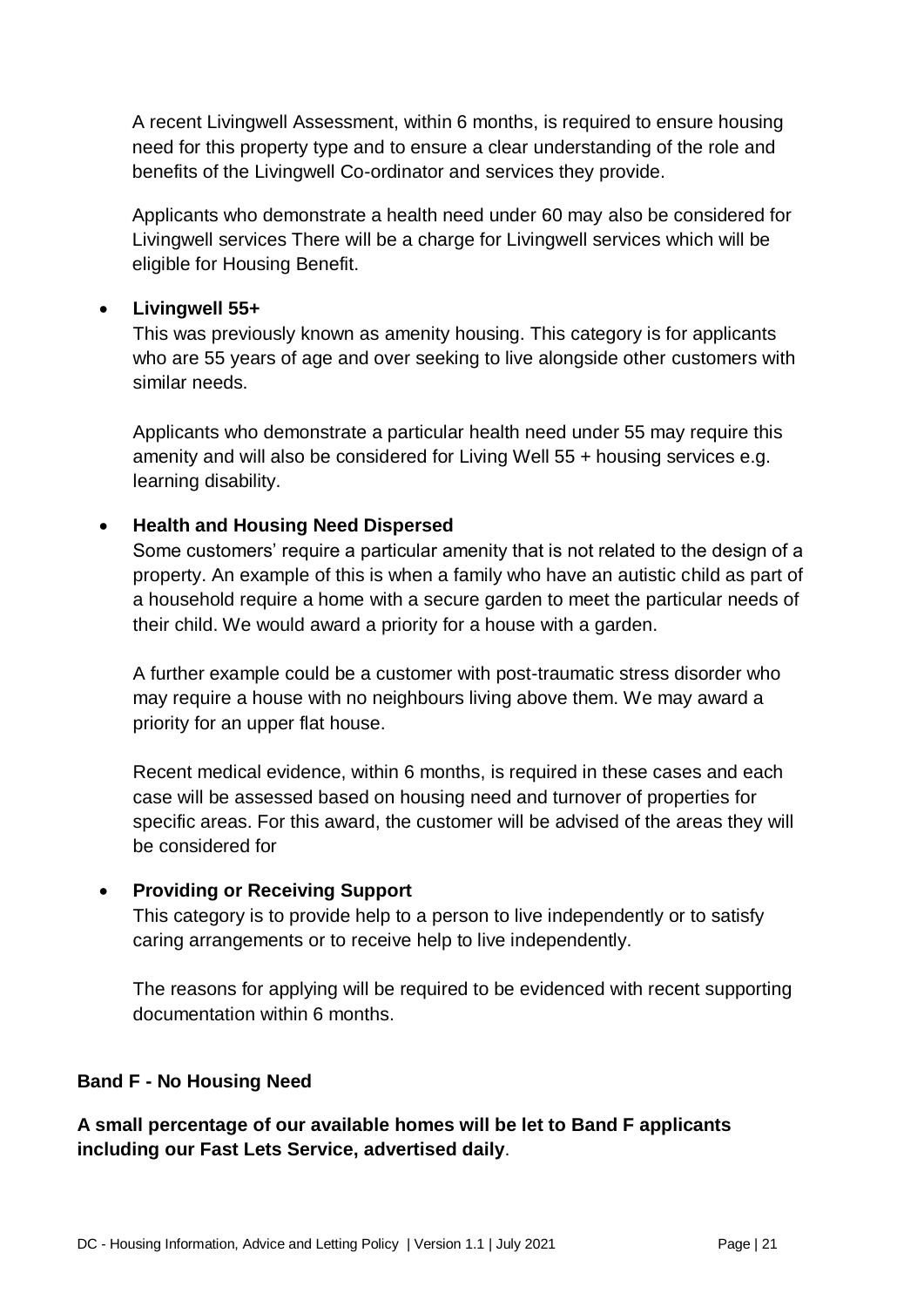At the heart of our Policy is the customer experience and we want every contact to feel personal for customers – a significant number of people who contact us for information and advice about how best to access social housing are already deemed to be adequately housed but still have aspirations to secure alternative housing.

Customers placed into Band F may find that their best housing solution is another product that is not likely to be social housing and will be advised, that based on current circumstances, they will be unlikely to access social rented housing with us and other options should be explored. Through our Personal Planning process, we will provide customers with housing solutions to maximise their chances of securing an alternative to social renting including mid-market or full market homes through our Lowther subsidiary or alternative housing solutions with other housing providers including the Private Rented Sector and home ownership.

Customers will be advised that if circumstances change then their application will be reviewed. Customers can remain on the register and will be contacted annually to reregister their application.

#### <span id="page-30-0"></span>**Band G – Nominations**

We have Nomination Agreements with Local Authorities in areas where we operate. We will accept nominations from Local Authorities in line with individual Strategic Agreements. We aim to revisit and review all Nomination Agreements with Local Authority partners every five years.

For Glasgow only, linked to demolition and clearance we have entered into Strategic Agreements for nominations.

We will publish nomination outcomes on an annual basis.

#### <span id="page-30-1"></span>**Band H – Lets to other organisations**

These arrangements are considered on request.

From time to time we are approached for properties by organisations providing care and support to vulnerable customers. These will be considered where they meet our strategic objectives and can demonstrate positive outcomes for customers. This includes the provision of temporary accommodation for homeless households.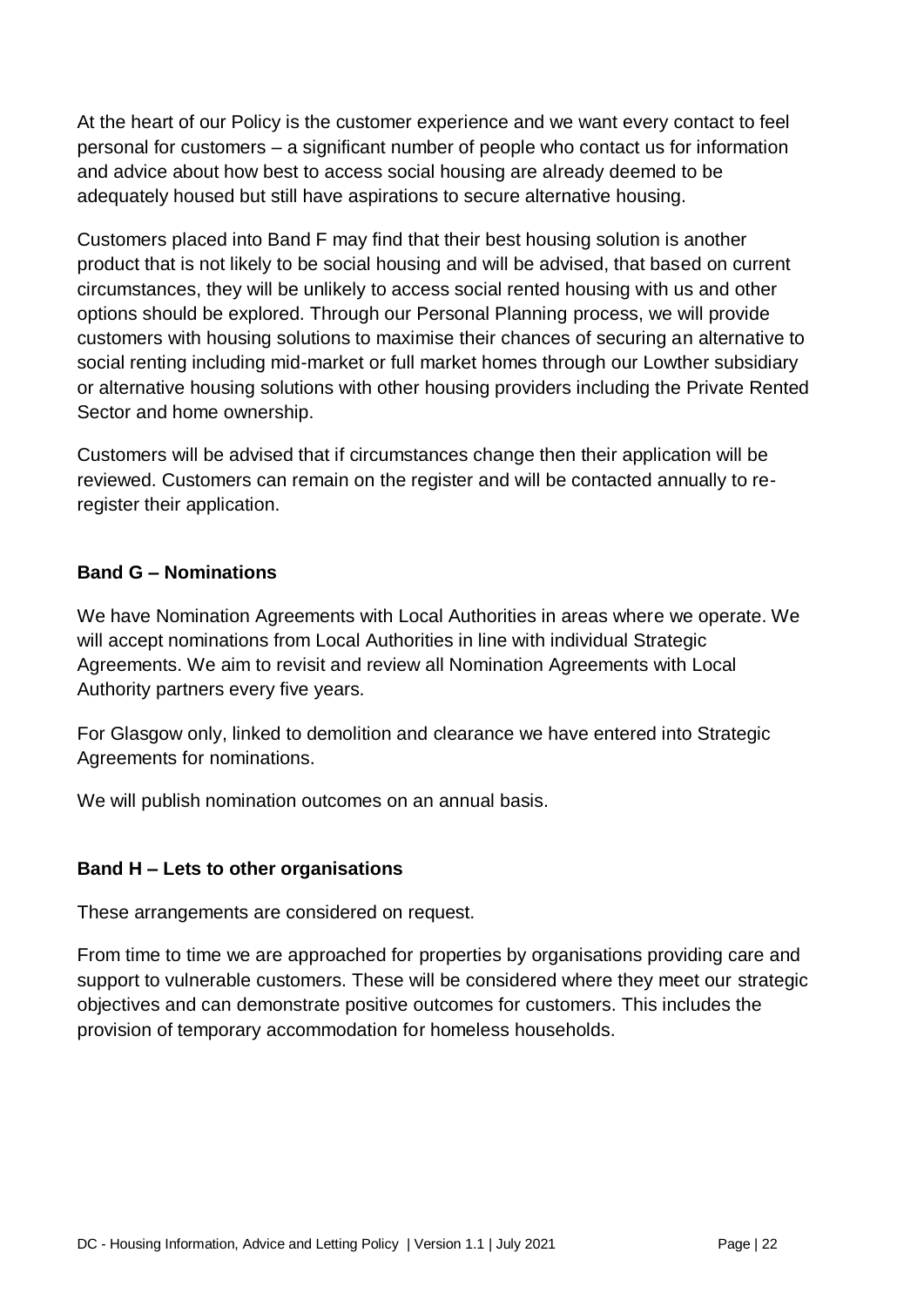## <span id="page-31-0"></span>6. Other Policy Considerations

#### <span id="page-31-1"></span>**6.1 Owner occupiers**

We will consider property ownership as part of assessing an applicant's housing needs and their circumstances and take into account the ownership and/or value of heritable property owned by the person applying for housing in accordance with Section 5 of the 2014 Act, by a person who normally lives with the applicant, or by a person who it is proposed will live with the applicant.

Relevant guidance from the Act includes:

Heritable property will include land, as well as anything built on land, and can be property currently owned, or that has previously been owned, in Scotland, the rest of the UK or abroad. This means that if the applicant, or a current or future member of the household, currently owns land or property or previously owned land or property, this can be taken into account when deciding on the applicant's priority for the allocation of social housing. This applies to existing tenants as well as new applicants.

We will not take into account property ownership in the following circumstances:

- In cases where the property has not been let, but the owner cannot secure entry to the property. This could, for example, be where it is not safe to enter the property due to severe structural faults or where there are squatters living in the property;
- Where it is probable that occupying the property will lead to abuse from someone currently living in the property or from someone who previously resided with the applicant whether in that property or elsewhere;
- Where occupation of the property may endanger the health of the occupants and there are no reasonable steps that can be taken by the applicant to prevent that danger.

We will look at each case individually and supporting evidence will be required before an applicant is admitted to the Housing List.

#### <span id="page-31-2"></span>**6.2 Non UK Nationals, Asylum Seekers and Refugees**

Non UK Nationals are expected to provide all necessary documentation to show they have a right to reside in the UK before an application for housing is accepted. They may make an application for housing however they will not receive an offer of housing until they satisfy legislative requirements with the correct documentation.

Migrants have differing rights to social housing according to their immigration status. Whilst we welcome applications from those looking to live, work or study in the UK we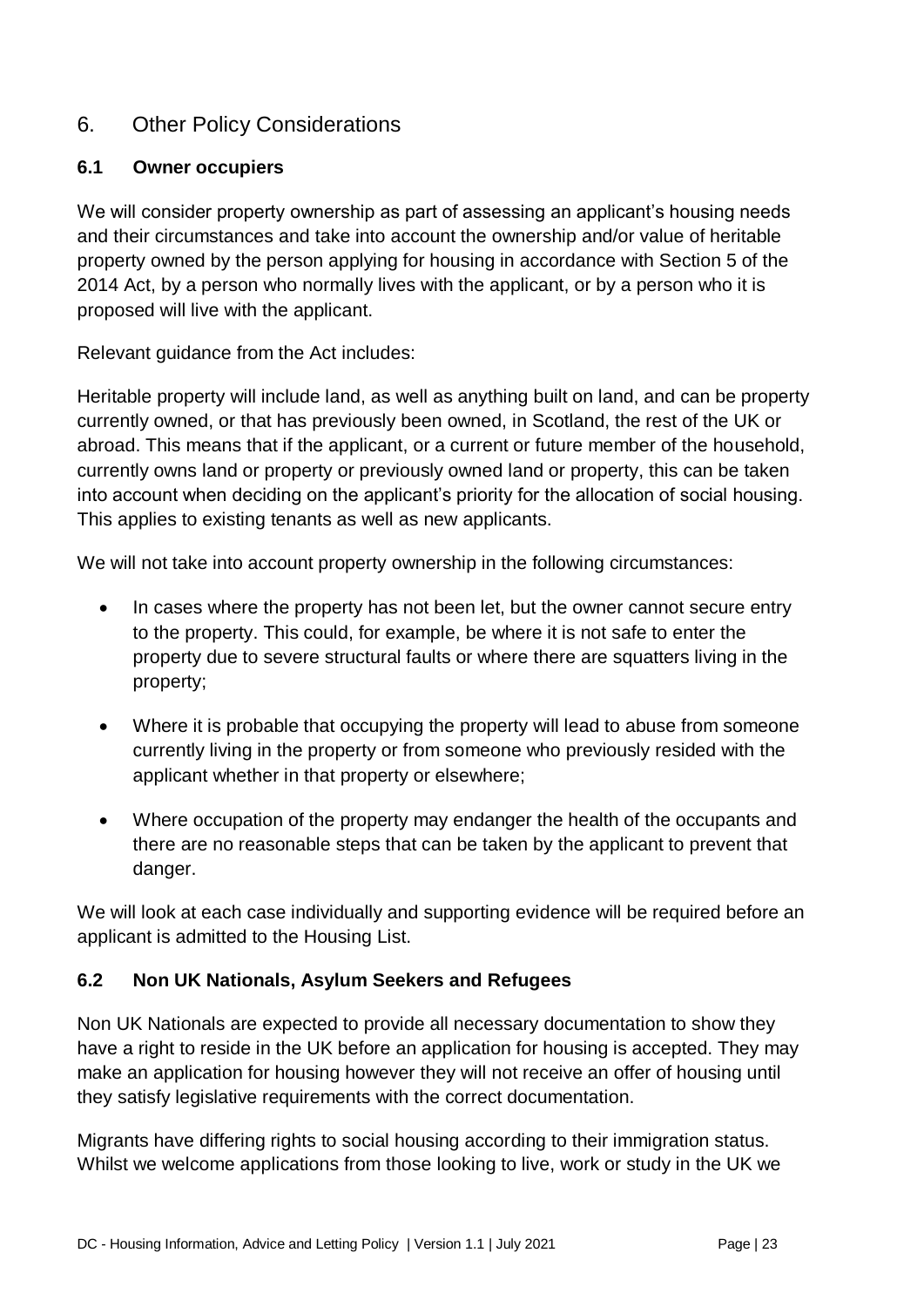will ensure the applicant is not subject to immigration control and has an entitlement to a Scottish Secure Tenancy. These applicants require to demonstrate that they have a 'right to reside' (can legally live here) and are 'habitually resident' (this is the place where you normally live) in the UK, the Channel Islands, the Isle of Man or the Republic of Ireland.

Upon arrival in the UK, most asylum seekers are entitled to housing whilst their asylum claim is processed. This housing is separate from mainstream social housing provision and is provided from The Home Office under current COMPASS contract.

Asylum seekers generally have no right to work in the UK and cannot access mainstream benefits.

Whilst the Wheatley Group Subsidiaries will accept waiting list applications from those customers' seeking asylum they will not receive an offer of housing until their refugee status is confirmed by the Home Office.

Refugee status is awarded to a person whom the Home Office recognises as a refugee as defined by The 1951 UN Refugee Convention. In the main a refugee has the same housing rights as a UK national.

We normally accept applications from refugees via the statutory homeless route Band B and these customers are given reasonable preference on our housing list as defined by the Housing (Scotland) Act 1987 and the Housing (Scotland) Act 2001.

# <span id="page-32-0"></span>7. Multi Agency Public Protection Arrangements

Multi-Agency Public Protection Arrangements (MAPPA) were introduced as a result of the Management of Offenders etc. (Scotland) Act 2005. Work to implement these arrangements is led by responsible authorities: Police Scotland, Criminal Justice, Social Work and Health.

Subsidiaries of the Wheatley Group will meet their statutory obligations on information sharing as an agency with a duty to co-operate by working with partner organisations when considering the housing requirements of any person managed under MAPPA.

This is to support the responsible authorities in managing risks posed by sex offenders, violent offenders and mentally disordered restricted patients.

# <span id="page-32-1"></span>8. Advertising and Letting our Available Homes

Each year we review the percentage of lets awarded per priority banding to ensure that we reflect strategic and statutory priorities and demands of the communities we serve. Any variations to these percentages may be set by Group Subsidiaries based on local needs and requirements. Robust performance and Governance arrangements will be in place.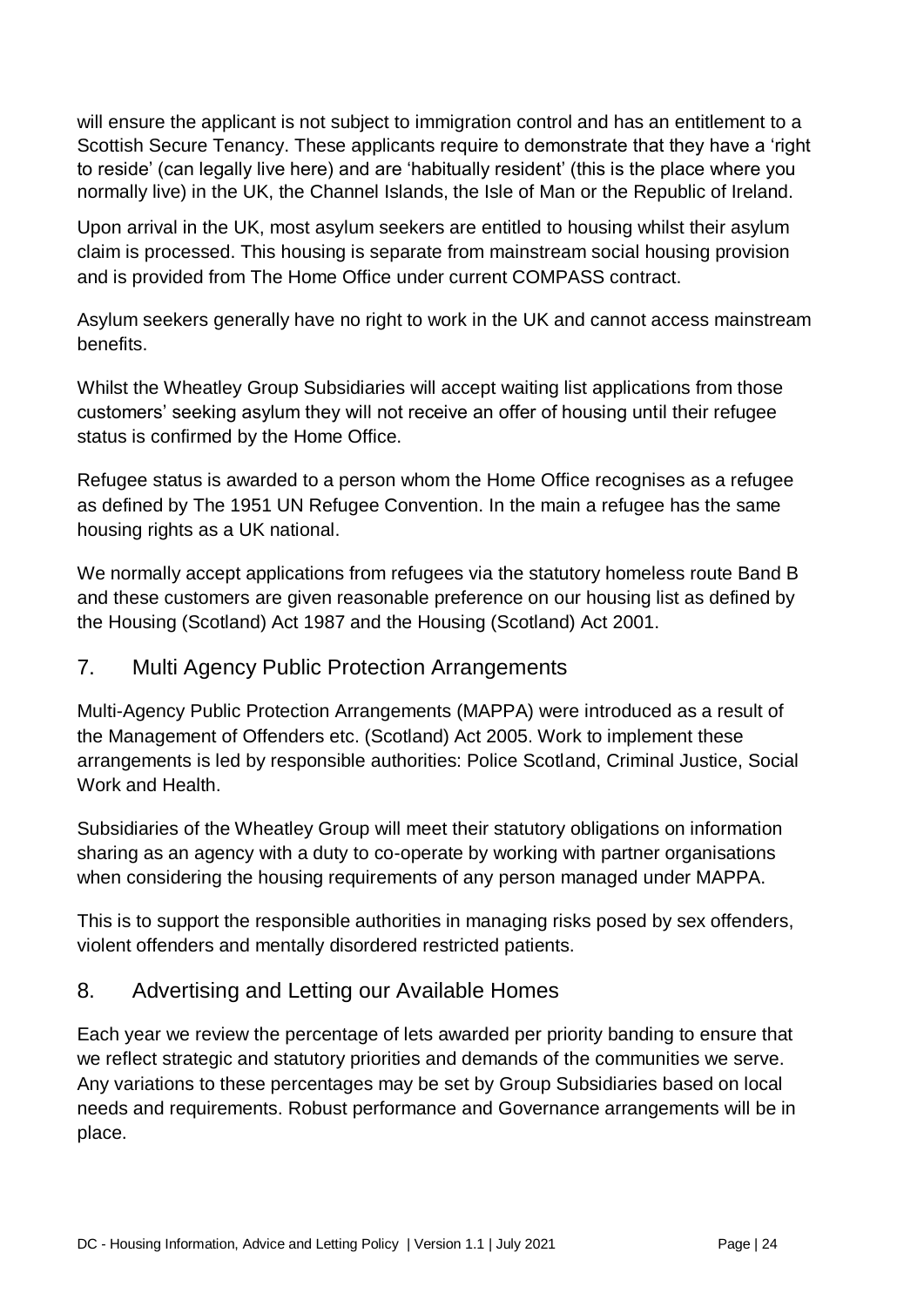In some circumstances we may need to let our homes in a different way, as demand for properties varies. In such circumstances we will use Local Letting Plans to address local issues.

Table 4 provides a forecast of how we expect to allocate our homes as a percentage of available stock, per Band, for 2018/19. Weightings will be reviewed annually and the number and percentage of lets realised per band will be published and may be influenced by participation in Common Housing Registers (CHRs).

| <b>Band</b>   | <b>Description</b>                                                                                                                                                                                  | <b>Percentage</b> | <b>Parameters</b>                                                                                                                                              |
|---------------|-----------------------------------------------------------------------------------------------------------------------------------------------------------------------------------------------------|-------------------|----------------------------------------------------------------------------------------------------------------------------------------------------------------|
| <b>Band A</b> | <b>Strategic Needs Band</b><br><b>Community Sustainment</b>                                                                                                                                         | 4%                | <b>Balanced</b><br>Communities                                                                                                                                 |
| <b>Band B</b> | <b>Statutory Homelessness</b><br>Young People Leaving Care<br><b>Housing First</b><br>Temporary Accommodation to<br>permanent homes for homeless<br>households                                      | 33%               | Determined by<br><b>Local Housing</b><br><b>Strategy and Local</b><br><b>Authority Letting</b><br>Plans<br>Determined by<br><b>Housing First</b><br>priorities |
| Band C        | <b>Preventing Homelessness;</b><br>Wheatley Group affordability,<br><b>Wheatley Group Separating</b><br>Partners, Community Care,<br>Leaving British Armed Forces and<br>Leaving Tied accommodation | 7%                |                                                                                                                                                                |
| <b>Band D</b> | Reasonable preference -<br>overcrowding, under occupation,<br><b>BTS</b>                                                                                                                            | 32%               | Determined by<br>Legislation                                                                                                                                   |
| <b>Band E</b> | Health and Housing need, Living<br>Well services, providing or<br>receiving Support                                                                                                                 | 20%               | Managed list - void<br>led - best use of<br>housing stock                                                                                                      |
| Band F        | No Housing need                                                                                                                                                                                     | 4%                | Customers advised<br>no likelihood of<br>securing a Social<br>Rented home -                                                                                    |

#### **Table 4 – Letting Forecast 2018/19**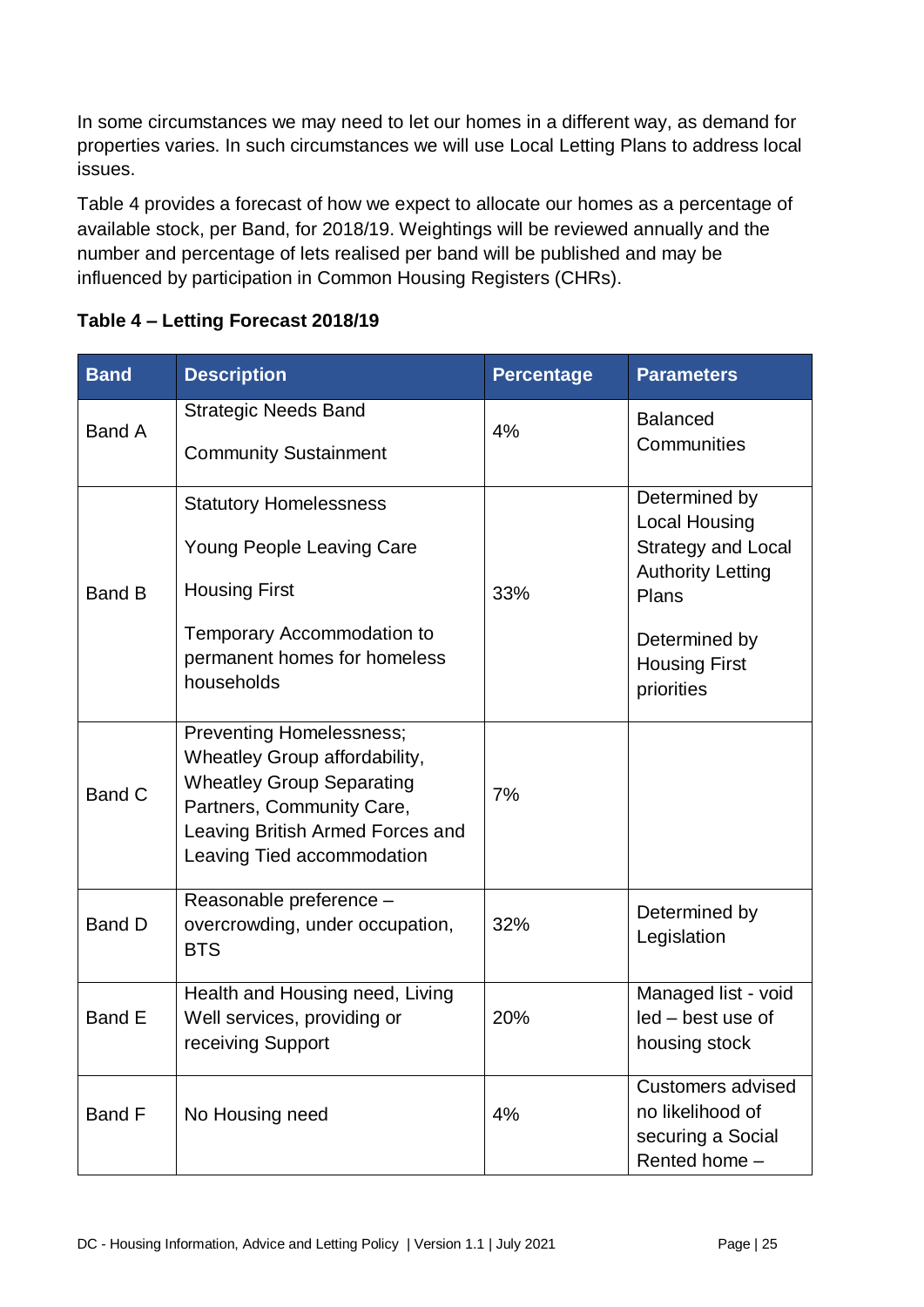| <b>Band</b>   | <b>Description</b>                 | <b>Percentage</b> | <b>Parameters</b>                                                                                                                            |
|---------------|------------------------------------|-------------------|----------------------------------------------------------------------------------------------------------------------------------------------|
|               |                                    |                   | other<br>options/solutions<br>explored                                                                                                       |
| <b>Band G</b> | <b>Nominations</b>                 | Void led          | Local Authority or<br><b>RSL</b> nomination<br>requests where we                                                                             |
| Band H        | Non-standard lets to organisations | On request        | From time to time<br>we are approached<br>for properties by<br>organisations<br>providing care and<br>support to<br>vulnerable<br>customers. |

# <span id="page-34-0"></span>9. Selecting Applicants

We will be fair in the way we select applicants and let our available homes. Once the closing date for adverts has been reached, all valid notes of interest are processed and selection for individual properties will take place. This will be done by shortlisting all suitable households who have noted an interest in an advertised property.

All households who meet the advert and shortlisting criteria will be ranked according to their priority. Applicants awarded the Band that the property is advertised to will be considered first and if no suitable applicant from advertised band, the property would become available to all applicants through our Fast Lets service.

Applicants in Band A will be directly matched to properties that meet their needs and make the best use of our housing stock. Properties will be advertised for Band E; however, we will also use our direct matching service to make best use of our housing stock by matching customers to properties that meet their health and housing need requirements.

## <span id="page-34-1"></span>10. Fast Lets Service

Where a property has been advertised and there are no expressions of interest which meet the advert criteria, the property status will be updated to a Fast Let. These properties will be available to all groups through our Choice Based Letting service.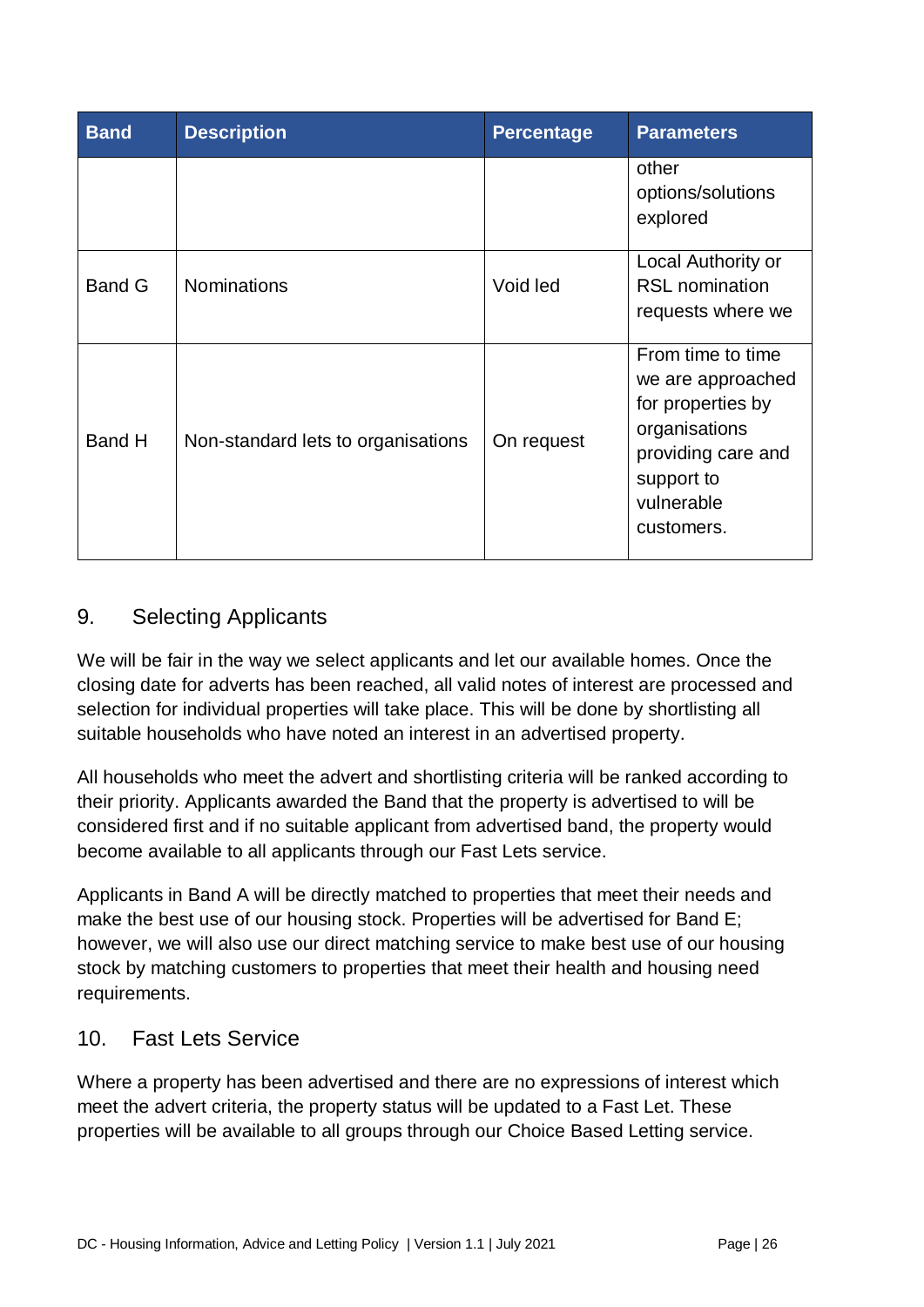Fast Let Adverts will be closed when an offer has been accepted. The selection will be made on a first come first served basis.

# <span id="page-35-0"></span>11. Offers of Housing Verification Process

Successful applicants will receive an offer subject to satisfactorily completing the verification process. This involves checking an applicant's details to ensure that the offer of housing is appropriate. If the information is not correct, the details are updated and this may result in any offer of housing being withdrawn.

We require proof of identification and current address for all persons' age 16 or over detailed in an application and proof of identification and supporting documentation for dependent children, to confirm the details on the Housing Registration Form are accurate before we will sign a Tenancy Agreement.

## <span id="page-35-1"></span>**11.1 Tenancy References**

We may seek tenancy references from current and former landlords for the previous three years for anyone on the application form. Where we receive a reference which is unsatisfactory, we may suspend the application.

## <span id="page-35-2"></span>**11.2 Homes for Shared Accommodation and Houses in Multiple-Occupation**

We will advertise any vacancies within our shared accommodation properties.

We do not make offers which would result in three or more unrelated people living in the property, as this would create a house in multiple-occupation (HMO}. The only exception to this policy is where the property is let or leased to a support provider to provide specialist accommodation for community care needs.

#### <span id="page-35-3"></span>**11.3 Refused Priorities**

We will generally refuse to award a priority where the household conditions are the result of a deliberate act or move, which worsens an applicant's housing circumstances. However, we will review any decision not to award a priority when requested i.e. due to a change of circumstances.

#### <span id="page-35-4"></span>**11.4 False Statements**

We will take action to recover any tenancy which has been obtained by applicant(s) as a result of a false statement made knowingly or recklessly.

#### <span id="page-35-5"></span>**11.5 Withdrawal of Priority Status**

Priority awards reflect the **urgent** need for housing. It is therefore reasonable to expect a customer to accept a reasonable offer of a home and recognise the limitations to the award of priority. Where priority is not used within a reasonable timescale or where a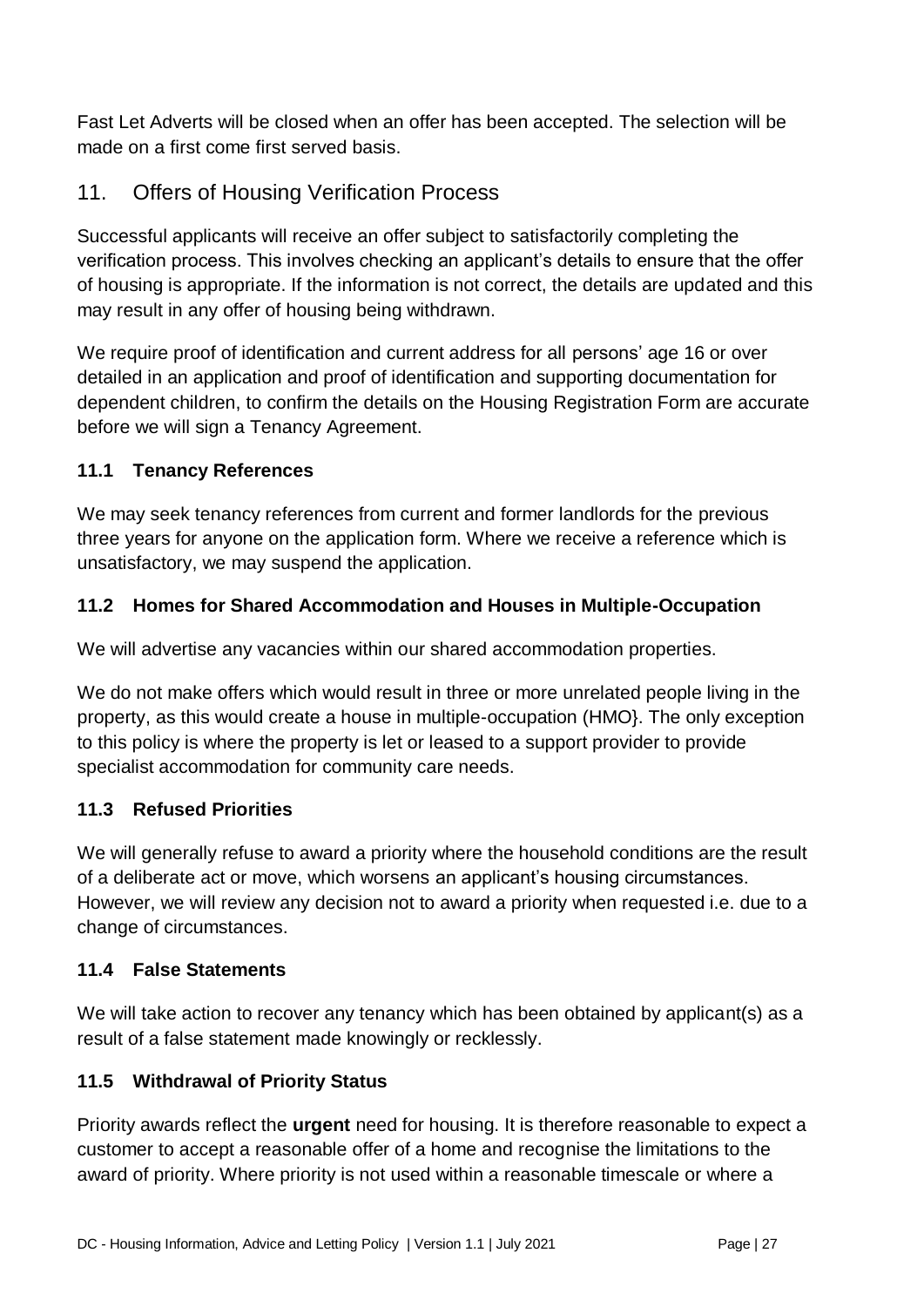property has been refused following a reasonable offer the priority may be withdrawn. Where priority is removed the household is free to continue to note interest for a home but will be moved to Band F for customers with no housing need.

## <span id="page-36-0"></span>12. Suspensions of Offers to Applicants

**Applicants are entitled to register on our housing list if they are 16 years or over.**  We may suspend offers to applicants in line with legislation or good practice guidance. We have established separate guidance on suspensions, and this is available on request.

## <span id="page-36-1"></span>13. Access to Information

All information given by customers in relation to this Policy will be treated as strictly confidential and will not be discussed with third parties without their permission. We ensure that legislative compliance and duty of care responsibilities are met to protect the information we hold including the Data Protection Act 1998 and the General Data Protection Regulation (GDPR) (Regulation (EU) 2016/679). We may share information under section 29 of the Data Protection Act 1988 (Prevention and Detection of Crime).

If an applicant deliberately provides false or misleading information they will be suspended from our housing list.

## <span id="page-36-2"></span>14. Persons connected to us

Since 1 April 2012; we are required to comply with the Scottish Housing Regulator's standards on governance and financial management. Of particular relevance to this policy is:

## *Standard 5: The RSL conducts its affairs with honesty and integrity.*

We aim to treat everyone equally as an individual regardless of whether they have a connection with us. In order to comply with this standard and maintain the confidence of our stakeholders, we will ask applicants who currently, or in the previous 12 months, fall within the following categories to complete a declaration of interest. The categories are:

- Employees of Wheatley Group and its subsidiaries;
- Board and Committee Members of Wheatley Group and its subsidiaries;
- Applicants who are a close relative of anyone in the categories above

## <span id="page-36-3"></span>15. Related Guidance and Policies

The overarching Group Housing Information, Advice, and Letting Policy Framework will lay the foundations for a suite of supporting subsidiary Housing Information Advice, and